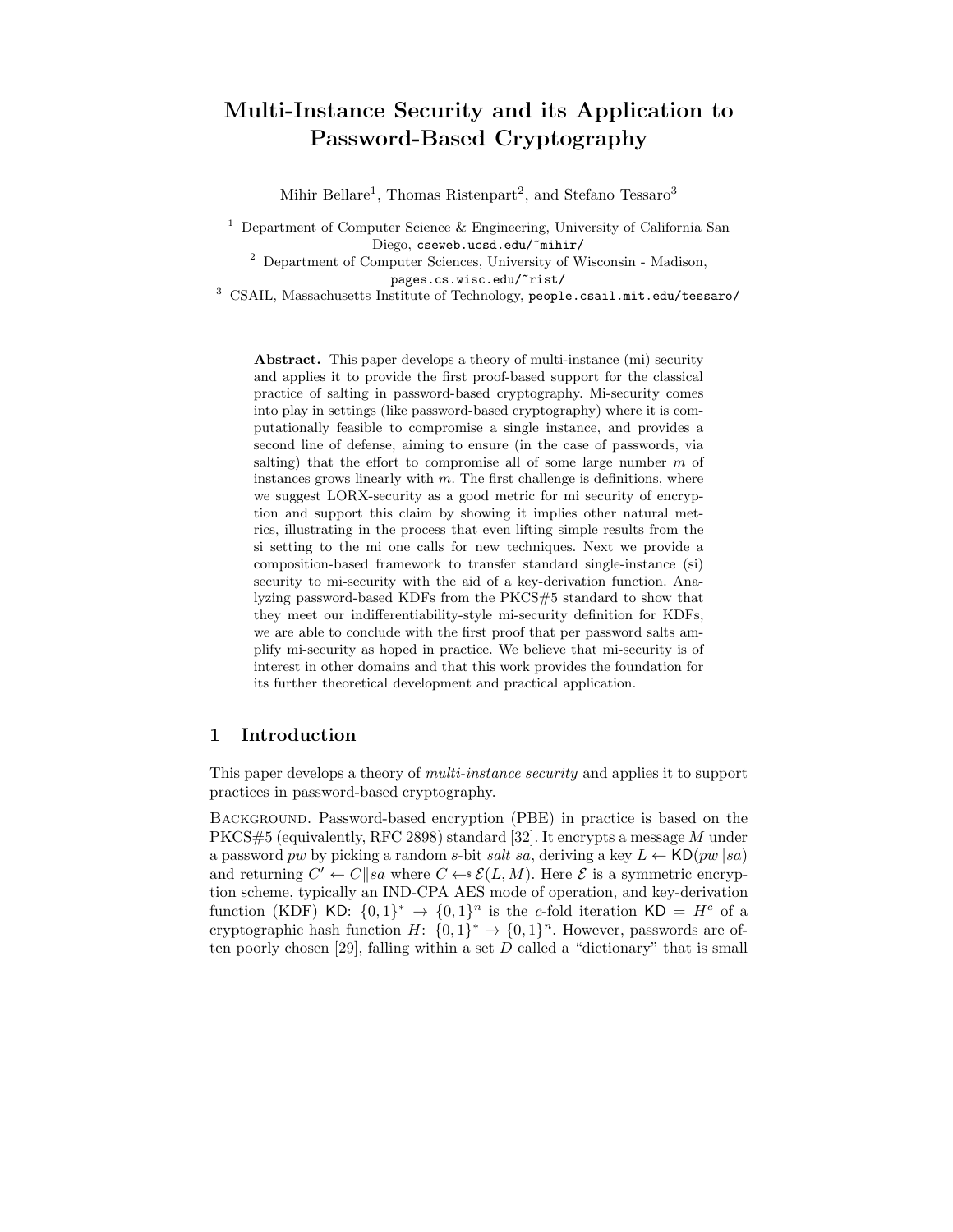enough to exhaust. A brute-force attack now recovers the target password  $pw$ (thereby breaking the ind-cpa security of the encryption) using  $cN$  hashes where  $N = |D|$  is the size of the dictionary. Increasing c increases this effort, explaining the role of this iteration count, but c cannot be made too large without adversely impacting the performance of PBE.

Consider now m users, the *i*-th with password  $pw_i$ . If the salt is absent ( $s =$ 0), the number of hashes for the brute force attack to recover all  $m$  passwords remains around  $cN$ , but if s is large enough that salts are usually distinct, it rises to  $mcN$ , becoming prohibitive for large m. Salting, thus, aims to make the effort to compromise  $m$  target passwords scale linearly in  $m$ . (It has no effect on the security of encryption under any one, particular target password.)

New directions. This practice, in our view, opens a new vista in theoretical cryptography, namely to look at the multi-instance (mi) security of a scheme. We would seek metrics of security under which an adversary wins when it breaks all of m instances *but not if it breaks fewer*. This means that the mi security could potentially be much higher than the traditional single-instance (si) security. We would have security amplification.

Why do this? As the above discussion of password-based cryptography shows, there are settings where the computational effort  $t$  needed to compromise a single instance is feasible. Rather than give up, we provide a second line of defense. We limit the *scale* of the damage, ensuring (in the case of passwords, via the mechanism of salting) that the computational effort to compromise all of  $m$ instances is (around)  $tm$  and thus prohibitive for large  $m$ . We can't prevent the occasional illness, but we can prevent an epidemic.

We initiate the study of multi-instance security with a foundational treatment in two parts. The first part is agnostic to whether the setting is password-based or not, providing definitions for different kinds of mi-security of encryption and establishing relations between them, concluding with the message that what we call LORX-security is a good choice. The second part of our treatment focuses on password-based cryptography, providing a modular framework that proves mi-security of password-based primitives by viewing them as obtained by the composition of a mi-secure KDF with a si-secure primitive, and yielding in particular the first proof that salting works as expected to increase multi-instance security under a strong and formal metric for the latter.

Multi-instance security turns out to be challenging both definitionally (providing metrics where the adversary wins on breaking all instances but not fewer) and technically (reductions need to preserve tiny advantages and standard hybrid arguments no longer work). It also connects in interesting ways to security amplification via direct products and xor lemmas, eg. [37, 16, 19, 30, 13, 27, 34, 28, 35]. (We import some of their methods and export some novel viewpoints.) We believe there are many fruitful directions for future work, both theoretical (pursuing the connection with security amplification) and applied (mi security could be valuable in public-key cryptography where steadily improving attacks are making current security parameters look uncomfortably close to the edge for single-instance security). Let us now look at all this in some more detail.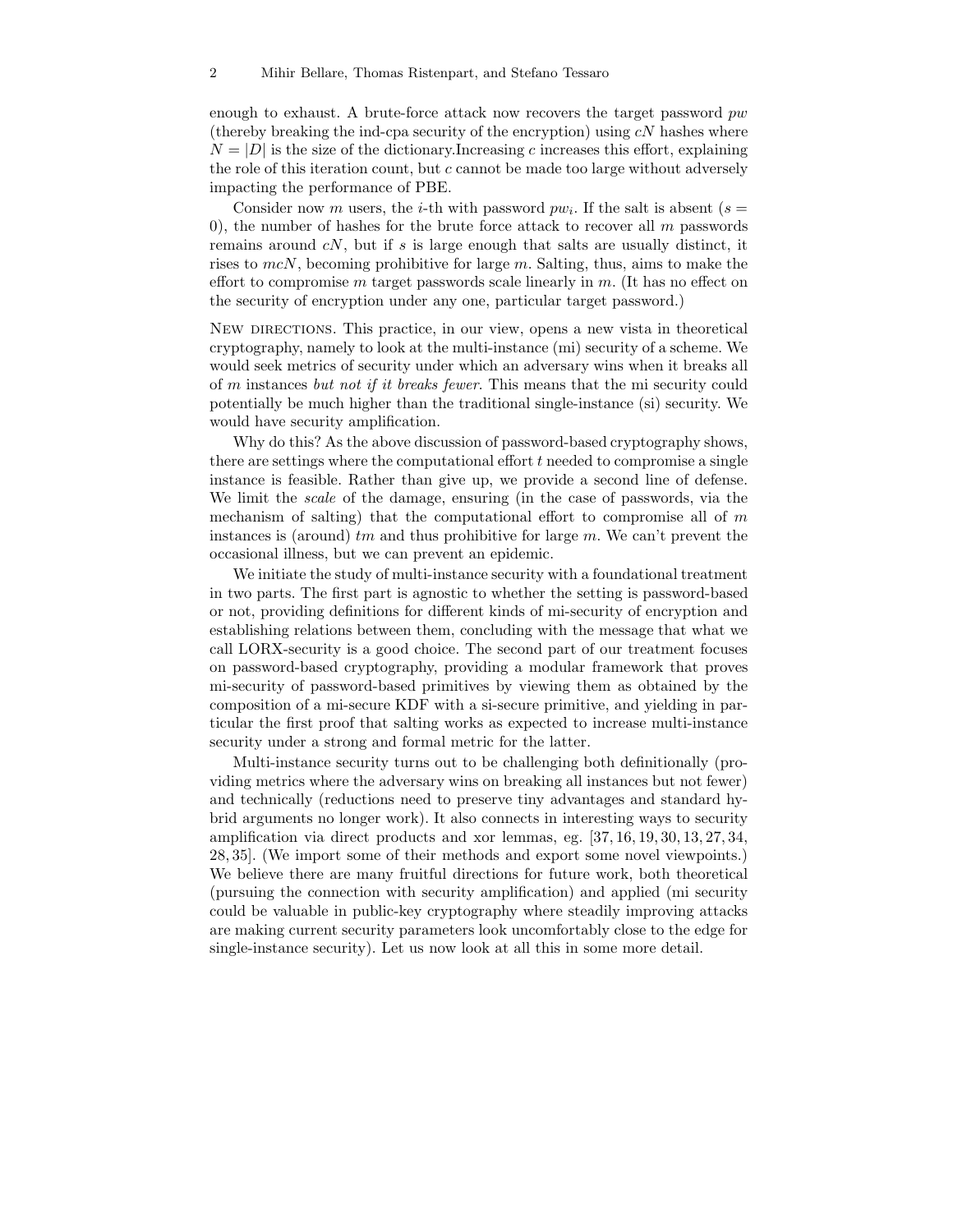LORX. We consider a setting with m independent target keys  $K_1, \ldots, K_m$ . (They may, but need not, be passwords.) In order to show that mi-security grows with  $m$  we want a metric (definition) where the adversary wins if it breaks all  $m$  instances of the encryption but does not win if it breaks strictly fewer. If "breaking" is interpreted as recovery of the key then such a metric is easily given: it is the probability that the adversary recovers all  $m$  target keys. We refer to this as the UKU (Universal Key Unrecoverability) metric. But we know very well that key-recovery is a weak metric of encryption security. We want instead a mi analog of ind-cpa. The first thing that might come to mind is multi-user security [3, 2]. But in the latter the adversary wins (gets an advantage of one) even if it breaks just one instance so the mu-advantage of an adversary can never be less than its si (ind-cpa) advantage. We, in contrast, cannot "give up" once a single instance is broken. Something radically different is needed.

Our answer is LORX (left-or-right xor indistinguishability). Our game picks m independent challenge bits  $b_1, \ldots, b_m$  and gives the adversary an oracle  $\text{Enc}(\cdot,$  $(\cdot, \cdot)$  which given i,  $M_0, M_1$  returns an encryption of  $M_{b_i}$  under  $K_i$ . The adversary outputs a bit b' and its advantage is  $2 \Pr[b' = b_1 \oplus \cdots \oplus b_m] - 1$ .<sup>4</sup> Why xor? Its well-known "sensitivity" means that even if the adversary figures out  $m-1$  of the challenge bits, it will have low advantage unless it also figures out the last. This intuitive and historical support is strengthened by the relations, discussed below, that show that LORX implies security under other natural metrics.

Relations. The novelty of multi-instance security prompts us to step back and consider a broad choice of definitions. Besides UKU and LORX, we define RORX (real-or-random xor indistinguishability, a mi-adaptation of the si ROR notion of [4]) and a natural AND metric where the challenge bits  $b_1, \ldots, b_m$  and oracle  $\text{Enc}(\cdot, \cdot, \cdot)$  are as in the LORX game but the adversary output is a vector  $(b'_1, ..., b'_m)$  and its advantage is  $Pr[(b'_1, ..., b'_m) = (b_1, ..., b_m)] - 2^{-m}$ . The relations we provide, summarized in Figure 1, show that LORX emerges as the best choice because it implies all the others with tight reductions. Beyond that, they illustrate that the mi terrain differs from the si one in perhaps surprising ways, both in terms of relations and the techniques needed to establish them.

Thus, in the si setting, LOR and ROR are easily shown equivalent up to a factor 2 in the advantages [4]. It continues to be true that LORX easily implies RORX but the hybrid argument used to prove that ROR implies LOR [4] does not easily extend to the mi setting and the proof that RORX implies LORX is not only more involved but incurs a factor  $2^m$  loss.<sup>5</sup> In the si setting, both

<sup>4</sup> This is a simplification of our actual definition, which allows the adversary to adaptively corrupt instances to reveal the underlying keys and challenge bits. This capability means that LORX-security implies threshold security where the adversary wins if it predicts the xor of the challenge bits of some subset of the instances of its choice. See Section 2 for further justification for this feature of the model.

<sup>&</sup>lt;sup>5</sup> This (exponential)  $2^m$  factor loss is a natural consequence of the factor of 2 loss in the si case, our bound is tight, and the loss in applications is usually small because advantages are already exponentially vanishing in  $m$ . Nonetheless it is not always negligible and makes LORX preferable to RORX.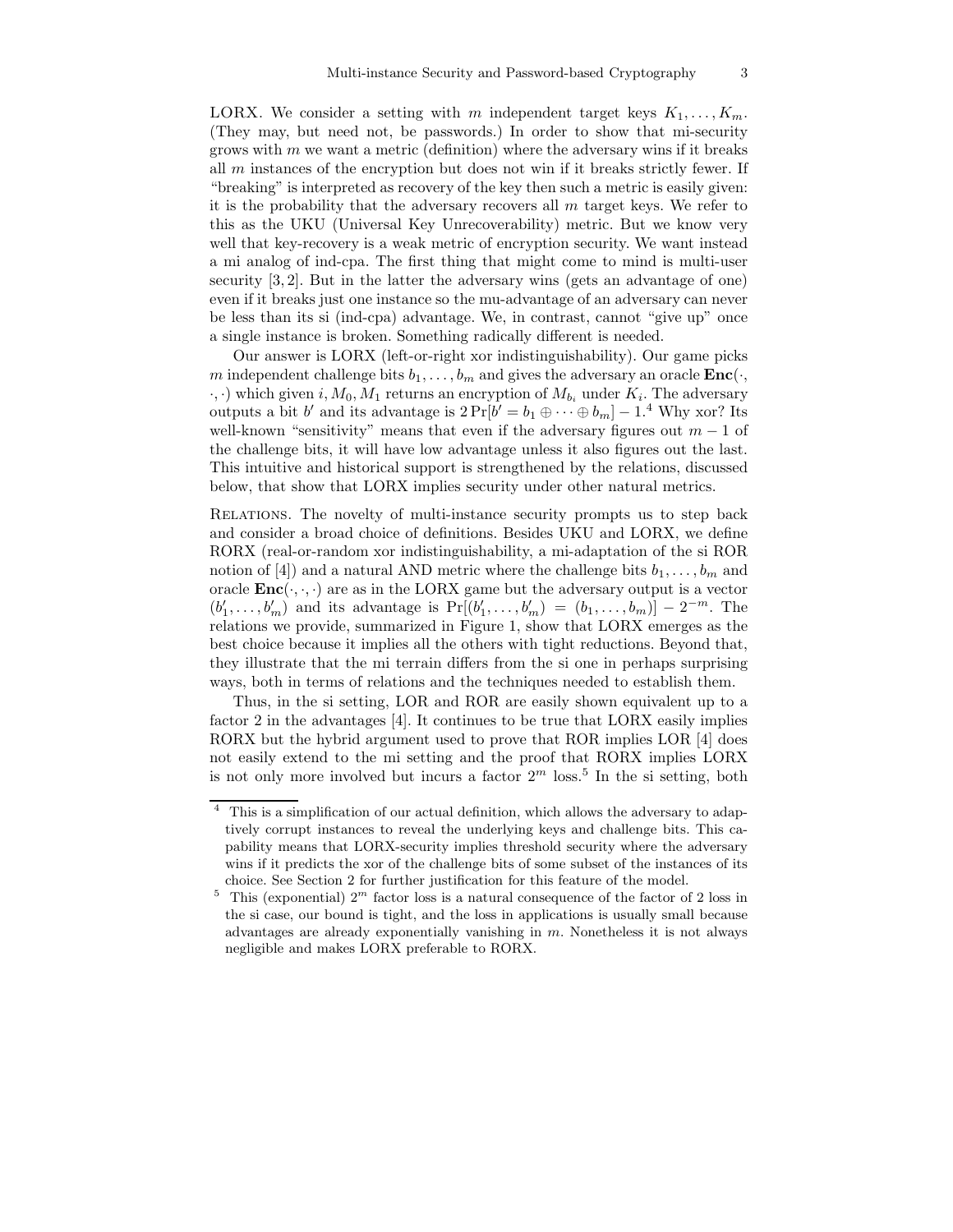

Fig. 1. Notions of multi-instance security for encryption and their relations. LORX (left-or-right xor indistinguishability) emerges as the strongest, tightly implying RORX (real-or-random xor indistinguishability) and UKU (universal keyunrecoverability). The dashed line indicates that under some (mild, usually met) conditions LORX also implies AND. RORX implies LORX and UKU but with a  $2<sup>m</sup>$  loss in advantage where  $m$  is the number of instances, making LORX a better choice.

LOR and ROR are easily shown to imply KU (key unrecoverability). Showing LORX implies UKU is more involved, needing a boosting argument to ensure preservation of exponentially-vanishing advantages. This reduction is tight but, interestingly, the reduction showing RORX implies UKU is not, incurring a  $2^m$ factor loss, again indicating that LORX is a better choice. We show that LORX usually implies AND by exploiting a direct product theorem by Unger [35], evidencing the connections with this area. Another natural metric of mi-security is a threshold one, but our incorporation of corruptions means that LORX implies security under this metric.

Mi-security of PBE. Under the LORX metric, we prove that the advantage  $\epsilon'$  obtained by a time t adversary against m instances of the above PBE scheme  $\mathcal{E}'$  is at most  $\epsilon + (q/mcN)^m$  (we are dropping negligible terms) where q is the number of adversary queries to RO H and  $\epsilon$  is the advantage of a time t ind-cpa (si) adversary against  $\mathcal E$ . This is the desired result saying that salting works to provide a second line of defense under a strong mi security metric, amplifying security linearly in the number of instances.

Framework. This result for PBE is established in a modular (rather than ad hoc) way, via a framework that yields corresponding results for any passwordbased primitive. This means not only ones like password-based message authentication (also covered in PKCS#5) or password-based authenticated encryption (WinZip) but public-key primitives like password-based digital signatures, where the signing key is derived from a password. We view a password-based scheme for a goal as derived by composing a key-derivation function (KDF) with a standard (si) scheme for the same goal. The framework then has the following components. (1) We provide a definition of mi-security for KDFs. (2) We provide composition theorems, showing that composing a mi-secure KDF with a si-secure scheme for a goal results in a mi-secure scheme for that goal. (We will illustrate this for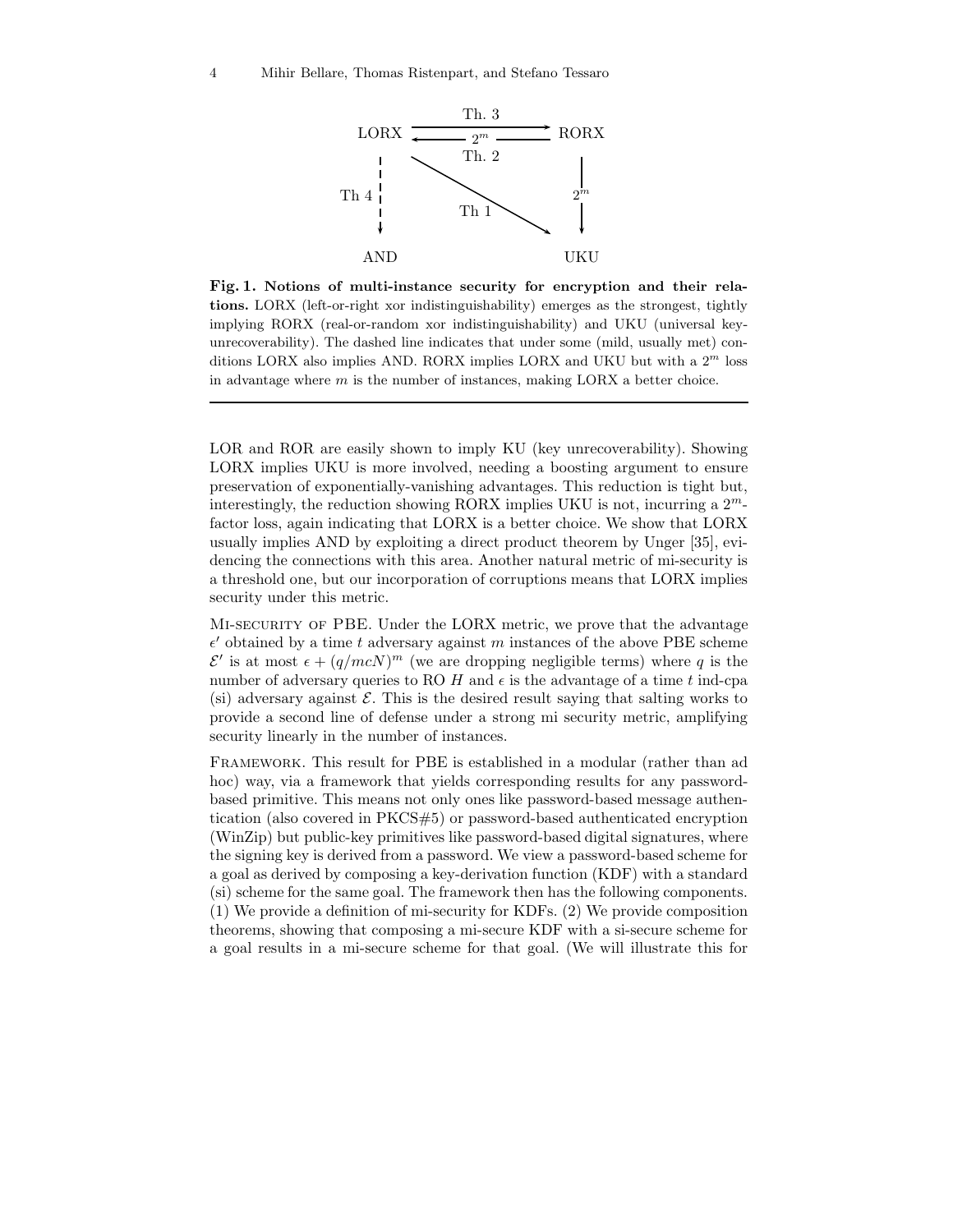the case of encryption but similar results may be shown for other primitives.) (3) We analyze the iterated hash KDF of PKCS#5 and establish its mi security.

The statements above are qualitative. The quantitative security aspect is crucial. The definition of mi-security of KDFs must permit showing mi-security much higher than si-security. The reductions in the composition theorems must preserve exponentially vanishing mi-advantages. And the analysis of the PKCS#5 KDF must prove that the adversary advantage in  $q$  queries to the RO  $H$  grows as  $(q/cmN)^m$ , not merely  $q/cN$ . These quantitative constraints represent important technical challenges.

MI-SECURITY OF KDFS. We expand on item (1) above. The definition of misecurity we provide for KDFs is a simulation-based one inspired by the indifferentiability framework [26, 11]. The attacker must distinguish between the real world and an ideal counterpart. In both, target passwords  $pw_1, \ldots, pw_m$  and salts  $sa_1, \ldots, sa_m$  are randomly chosen. In the real world, the adversary gets input  $(pw_1, sa_1, \text{KD}(pw_1||sa_1)), \ldots, (pw_m, sa_m, \text{KD}(pw_m||sa_1))$  and also gets an oracle for the RO hash function  $H$  used by KD. In the ideal world, the input is  $(pw_1, sa_1, L_1), \ldots, (pw_m, sa_m, L_m)$  where the keys  $L_1, \ldots, L_m$  are randomly chosen, and the oracle is a simulator. The simulator itself has access to a Test oracle that will take a guess for a password and tell the simulator whether or not it matches one of the target passwords. Crucially, we require that when the number of queries made by the adversary to the simulator is  $q$ , the number of queries made by the simulator to its **Test** oracle is only  $q/c$ . This restriction is critical to our proof of security amplification and a source of challenges therein.

Related work. Previous work which aimed at providing proof-based assurances for password-based key-derivation has focused on the single-instance case and the role of iteration as represented by the iteration count c. Our work focuses on the multi-instance case and the roles of both salting and iteration.

The UNIX password hashing algorithm maps a password  $pw$  to  $E_{pw}^c(0)$  where  $E$  is a blockcipher and 0 is a constant. Luby and Rackoff [24] show this is a oneway function when  $c = 1$  and pw is a random blockcipher key. (So their result does not really cover passwords.) Wagner and Goldberg [36] treat the more general case of arbitrary  $c$  and keys that are passwords, but the goal continues to be to establish one-wayness and no security amplification (meaning increase in security with  $c$ ) is shown. Boyen [8,9] suggests various ways to enhance security, including letting users pick their own iteration counts.

Yao and Yin [38] give a natural pseudorandomness definition of a KDF in which the attacker gets  $(K, sa)$  where K is either  $H<sup>c</sup>(pw||sa)$  or a random string of the same length and must determine which. Modeling  $H$  as a random oracle  $(RO)$  [7] to which the adversary makes q queries, they claim to prove that the adversary's advantage is at most  $q/cN$  plus a negligible term. This would establish single-instance security amplification by showing that iteration works as expected to increase attacker effort.<sup>6</sup> However, even though salts are considered,

Unfortunately, we point in  $[6]$  to a bug in the proof of  $[38,$  Lemma 2.2] and explain why the bound claimed by [38, Theorem 1] is wrong. Beyond this, the proof makes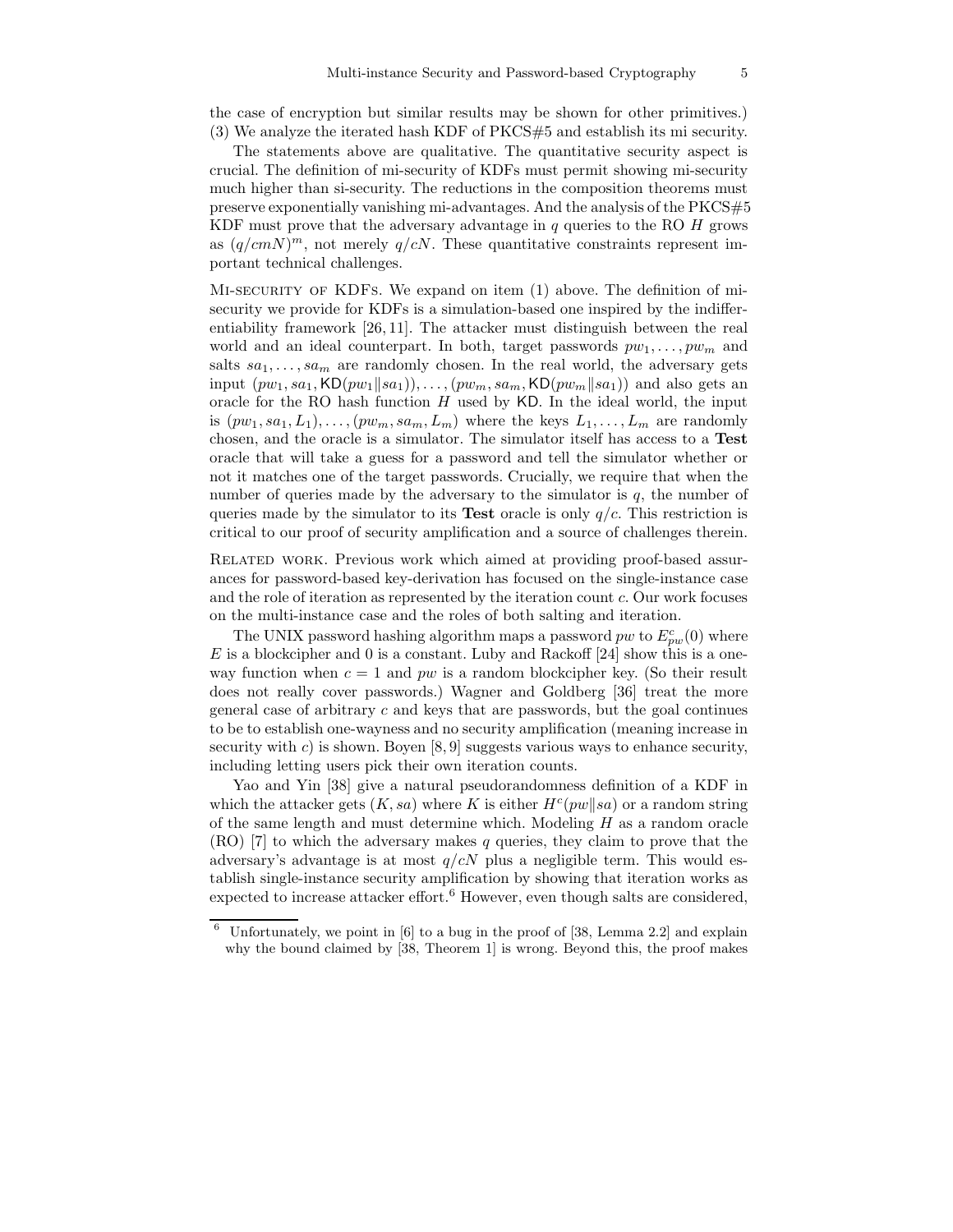this does not consider multi-instance security let alone establish multi-instance security amplification, and their definition of KDF security does not adapt to allow this. (We use, as indicated above, an indifferentiability-style definition.) In fact the KDF definition of [38] is not even sufficient to establish si security of password-based encryption in the case the latter, as specified in PKCS#5, picks a fresh salt for each message encrypted. Kelsey, Schneier, Hall and Wagner [21] look into the time for password-recovery attacks for different choices of KDFs.

KDFs are for use in non-interactive settings like encryption with WinZip. The issues and questions we consider do not arise with password authenticated key exchange (PAKE) [5, 10, 14] where definitions already guarantee that the session key may be safely used for encryption. There are no salts and no amplification issues. Abadi and Warinschi [1] provide a si, key-recovery definition for PBE security and connect this with symbolic notions. They do not consider mi security. Dodis, Gennaro, Håstad, Krawczyk and Rabin [12] treat statisticallysecure key derivation using hash functions and block ciphers. As discussed indepth by Kracwzyk [23], these results and techniques aren't useful for passwordbased KDFs because passwords aren't large enough, let alone have the sufficient amount of min-entropy. Krawczyk [23] also notes that his two-stage KDF approach could be used to build password-based KDFs by replacing the extraction stage with a key-stretching operation. Our general framework may be used to analyze the mi-security of this construction.

Work on direct product theorems and XOR lemmas (eg. [37, 15, 18, 13, 27]) has considered the problem of breaking multiple instances of a cryptographic primitive, in general as an intermediate step to amplifying security in the singleinstance setting. Mi-Xor-security is used in this way in [13, 27].

### 2 The Multi-Instance Terrain

This section defines metrics of mi-secure encryption and explores the relations between them to establish the notions and results summarized in Figure 1. Our treatment intends to show that the mi terrain is different from the si one in fundamental ways, leading to new definitions, challenges and connections.

Syntax. Recall that a symmetric encryption scheme is a triple of algorithms  $\mathsf{SE} = (\mathcal{K}, \mathcal{E}, \mathcal{D})$ . The key generation algorithm  $\mathcal{K}$  outputs a key. The encryption algorithm  $\mathcal E$  takes a key K and a message M and outputs a ciphertext  $C \leftarrow \mathcal{E}(K, M)$ . The deterministic decryption algorithm D takes K and a ciphertext C to return either a string or  $\bot$ . Correctness requires that  $\mathcal{D}(K,\mathcal{E}(K,M))=$ M for all M with probability 1 over  $K \leftarrow \kappa \mathcal{K}$  and the coins of  $\mathcal{E}$ .

To illustrate the issues and choices in defining mi security, we start with key unrecoverability which is simple because it is underlain by a computational game and its mi counterpart is easily and uncontentiously defined. When we move to

some rather large and not fully justified jumps. The special case  $m = 1$  of our treatment will fill these gaps and recover the main claim of [38].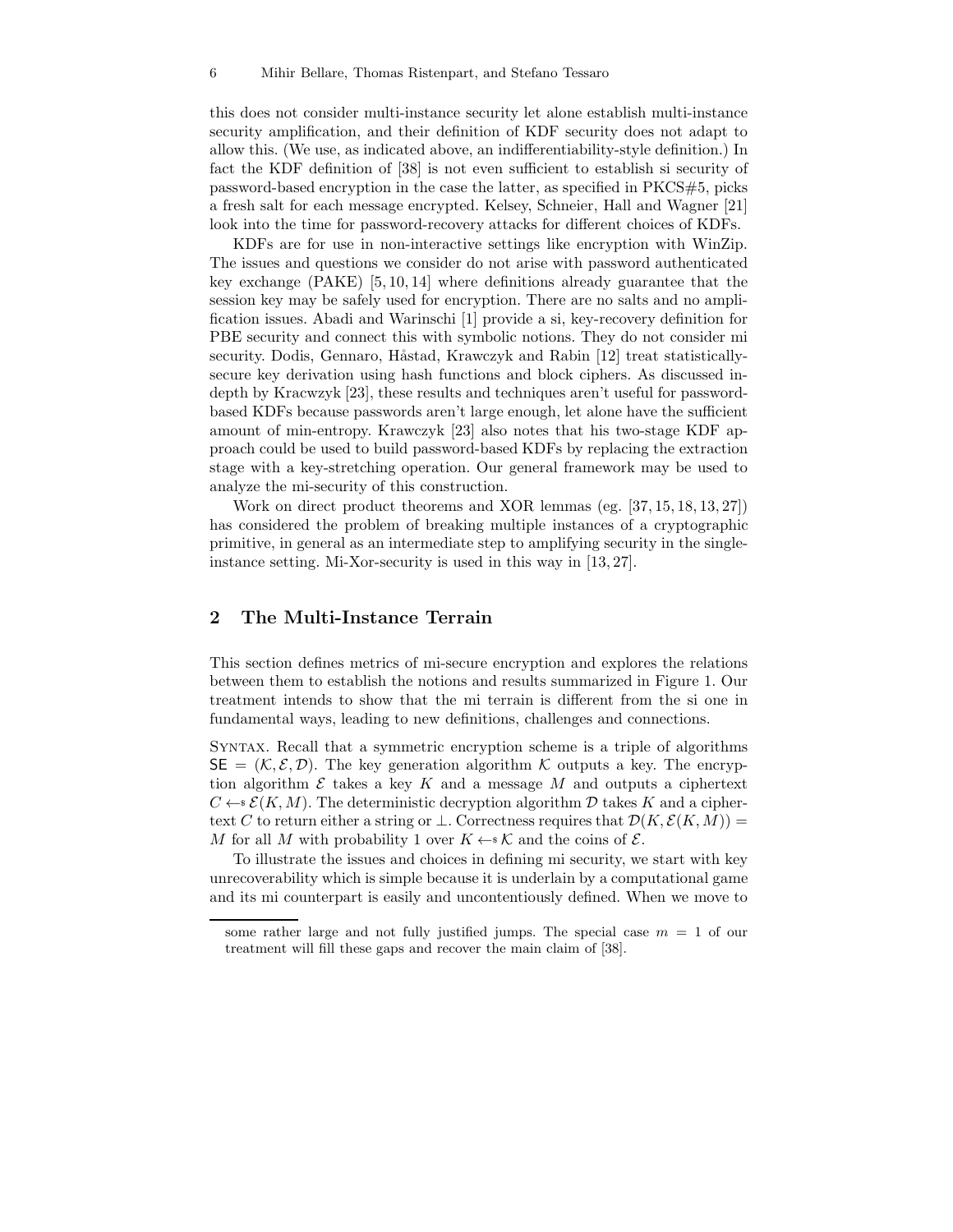| main $\mathrm{UKU}_{\mathsf{SE},m}^{\mathcal{A}}$<br>$\mathbf{K}[1], \ldots, \mathbf{K}[m] \leftarrow \$ \mathcal{K}; \; \mathbf{K}' \leftarrow \ $\mathcal{A}^{\mathbf{Enc}}$<br>Ret $\mathbf{K}' = \mathbf{K}$                                                                                                           |                                                                                                                                                                                                                                                                                              | proc. $\text{Enc}(i, M)$<br>Ret $\mathcal{E}(\mathbf{K}[i], M)$                                                                                                        | proc. $Cor(i)$<br>Ret $\mathbf{K}[i]$                          |
|----------------------------------------------------------------------------------------------------------------------------------------------------------------------------------------------------------------------------------------------------------------------------------------------------------------------------|----------------------------------------------------------------------------------------------------------------------------------------------------------------------------------------------------------------------------------------------------------------------------------------------|------------------------------------------------------------------------------------------------------------------------------------------------------------------------|----------------------------------------------------------------|
| main $\text{LORX}_{\mathsf{SE},m}^{\mathcal{A}}$<br>$\mathbf{K}[1], \ldots, \mathbf{K}[m] \leftarrow \infty \mathcal{K}$<br>$\mathbf{b} \leftarrow \{0,1\}^m$<br>$h' \leftarrow s A^{Enc}$<br>Ret $(b' = \bigoplus_i b[i])$                                                                                                | main $\mathrm{AND}^{\mathcal{A}}_{{\mathsf{SE}},m}$<br>$\mathbf{K}[1], \ldots, \mathbf{K}[m] \leftarrow \mathbf{K}$<br>$\mathbf{b} \leftarrow \{0,1\}^m$<br>$\mathbf{b}' \leftarrow\!\! \mathbb{\scriptstyle\$} \mathcal{A}^{\mathbf{Enc}}$<br>$\mathrm{Ret}$ ( $\mathbf{b}' = \mathbf{b}$ ) | proc. $\text{Enc}(i, M_0, M_1)$<br>If $ M_0  \neq  M_1 $<br>then Ret $\perp$<br>$C \leftarrow \mathcal{E}(\mathbf{K}[i], M_{\mathbf{b}[i]})$<br>$\operatorname{Ret} C$ | proc. $Cor(i)$<br>Ret $(K[i], b[i])$                           |
| main $\mathrm{RORX}_{\mathsf{SE},m}^{\mathcal{A}}$<br>proc. $\text{Enc}(i, M)$<br>$C_1 \leftarrow \mathcal{E}(\mathbf{K}[i], M)$<br>${\bf K}[1], \ldots, {\bf K}[m] \leftarrow \{0,1\}^k\}^m$<br>$\mathbf{b} \leftarrow \{0,1\}^m$ ; $b' \leftarrow \{0,1\}^m$<br>Ret $C_{\mathbf{b}[i]}$<br>Ret $(b' = \bigoplus_i b[i])$ |                                                                                                                                                                                                                                                                                              | $M_0 \leftarrow \{0,1\}^{ M }; C_0 \leftarrow \{\mathcal{E}(\mathbf{K}[i], M_0)\}$                                                                                     | proc. $Cor(i)$<br>$\text{Ret } (\mathbf{K}[i], \mathbf{b}[i])$ |

Fig. 2. Multi instance security notions for encryption.

stronger notions underlain by decisional games, definitions will get more difficult and more contentious as more choices will emerge.

UKU. Single-instance key unrecoverability is formalized via the game  $KU_{\text{SE}}$ where a target key  $K \leftarrow \mathcal{K}$  is initially sampled, and the adversary A is given an oracle **Enc** which, on input M, returns  $\mathcal{E}(K, M)$ . Finally, the adversary is asked to output a guess K' for the key, and the game returns true if  $K = K'$ , and false otherwise. An mi version of the game,  $UKU_{SE,m}$ , is depicted in Figure 2. It picks an *m*-vector **K** of target keys and the oracle **Enc** now takes i, M to return  $\mathcal{E}(\mathbf{K}[i], M)$ . The Cor oracle gives the adversary the capability of corrupting a user to obtain its target key. The adversary's output guess is also a m-vector  $\mathbf{K}'$  and the game returns the boolean  $(\mathbf{K} = \mathbf{K}')$ , meaning the adversary wins only if it recovers *all* the target keys. (The "U" in "UKU" reflects this, standing for "Universal.") The advantage of adversary  $A$  is  $\mathbf{Adv}_{\mathsf{SE},m}^{\text{uku}}(\mathcal{A})$  =  $Pr[\mathrm{UKU}_{\mathsf{SE}, m}^{\mathcal{A}} \Rightarrow$  true]. Naturally, this advantage depends on the adversary's resources. (It could be 1 if the adversary corrupts all instances.) We say that  $A$ is a  $(t, \mathbf{q}, q_c)$ -adversary if it runs in time t and makes at most  $\mathbf{q}[i]$  encryption queries of the form  $\text{Enc}(i, \cdot)$  and makes at most  $q_c$  corruption queries. Then we let  $\mathbf{Adv}_{\mathsf{SE},m}^{\text{uku}}(t, \mathbf{q}, q_c) = \max_{\mathcal{A}} \mathbf{Adv}_{\mathsf{SE},m}^{\text{uku}}(\mathcal{A})$  where the maximum is over all  $(t, \mathbf{q}, q_c)$ -adversaries.

AND. Single-instance indistinguishabilty for symmetric encryption is usually formalized via left-or-right security [4]. A random bit b and key  $K \leftarrow \mathcal{K}$  are chosen, and an adversary  $A$  is given access to an oracle Enc that given equallength messages  $M_0, M_1$  returns  $\mathcal{E}(K, M_b)$ . The adversary outputs a bit  $b'$  and its advantage is  $2 \Pr[b = b'] - 1$ . There are several ways one might consider creating an mi analog. Let us first consider a natural AND-based metric based on game AND<sub>SE,m</sub> of Figure 2. It picks at random a vector  $\mathbf{b} \leftarrow s \{0, 1\}^m$  of challenge bits as well as a vector  $\mathbf{K}[1], \ldots, \mathbf{K}[m]$  of keys, and the adversary is given access to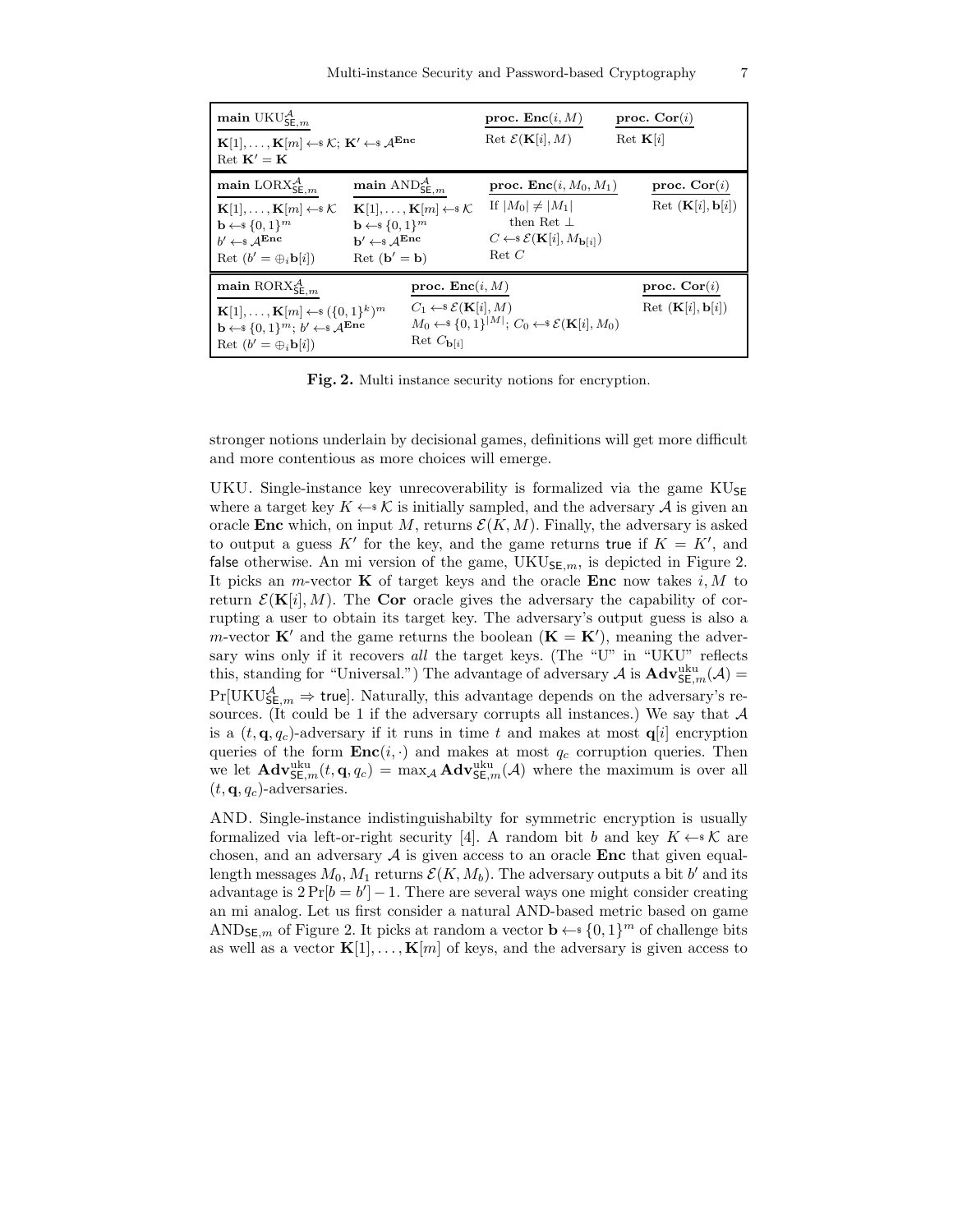oracle **Enc** that on input i,  $M_0, M_1$ , where  $|M_0| = |M_1|$ , returns  $\mathcal{E}(\mathbf{K}[i], M_{\mathbf{b}[i]})$ . Additionally, the corruption oracle **Cor** takes i and returns the pair  $(K[i], b[i])$ . The adversary finally outputs a bit vector  $\mathbf{b}'$ , and wins if and only if  $\mathbf{b} = \mathbf{b}'$ . (It is equivalent to test that  $\mathbf{b}[i] = \mathbf{b}'[i]$  for all uncorrupted i.) The advantage of adversary A is  $\mathbf{Adv}_{\mathsf{SE},m}^{\text{and}}(\mathcal{A}) = \Pr[\text{AND}_{\mathsf{SE},m}^{\mathcal{A}} \Rightarrow \mathsf{true}] - 2^{-m}$ . We say that A is a  $(t, \mathbf{q}, q_c)$ -adversary if it runs in time t and makes at most  $q[i]$  encryption queries of the form  $\text{Enc}(i, \cdot, \cdot)$  and makes at most  $q_c$  corruption queries. Then we let  $\mathbf{Adv}_{\mathsf{SE},m}^{\text{and}}(t,\mathbf{q},q_c) = \max_{\mathcal{A}} \mathbf{Adv}_{\mathsf{SE},m}^{\text{and}}(\mathcal{A})$  where the maximum is over all  $(t, \mathbf{q}, q_c)$ -adversaries.

This metric has many points in its favor. By (later) showing that security under it is implied by security under our preferred LORX metric, we automatically garner whatever value it offers. But the AND metric also has weaknesses that in our view make it inadequate as the primary choice. Namely, it does not capture the hardness of breaking *all* the uncorrupted instances. For example, an adversary that corrupts instances  $1, \ldots, m-1$  to get  $\mathbf{b}[1], \ldots, \mathbf{b}[m-1]$ , makes a random guess g for  $\mathbf{b}[m]$  and returns  $(\mathbf{b}[1], \ldots, \mathbf{b}[m-1], g)$  has the high advantage  $0.5 - 2^{-m}$  without breaking all instances. We prefer a metric where this adversary's advantage is close to 0.

LORX. To overcome the above issue with the AND advantage, we introduce the XOR advantage measure and use it to define LORX. Game LOR $X_{\mathsf{SE},m}$  of Figure 2 makes its initial choices the same way as game  $\text{AND}_{\mathsf{SE},m}$  and provides the adversary with the same oracles. However, rather than a vector, the adversary must output a bit b', and wins if this equals  $\mathbf{b}[1]\oplus \cdots \oplus \mathbf{b}[m]$ . (It is equivalent to test that  $b' = \bigoplus_{i \in S} \mathbf{b}[i]$  where S is the uncorrupted set.) The advantage of adversary A is  $\text{Adv}_{\mathsf{SE},m}^{\text{box}}(\mathcal{A}) = 2 \Pr[\text{LORX}_{\mathsf{SE},m}^{\mathcal{A}} \Rightarrow \text{true}] - 1$ . We say that A is a  $(t, \mathbf{q}, q_c)$ -adversary if it runs in time t and makes at most  $\mathbf{q}[i]$  encryption queries of the form  $\text{Enc}(i, \cdot, \cdot)$  and makes at most  $q_c$  corruption queries. Then we let  $\mathbf{Adv}_{\mathsf{SE},m}^{\text{lorx}}(t, \mathbf{q}, q_c) = \max_{\mathcal{A}} \mathbf{Adv}_{\mathsf{SE},m}^{\text{lorx}}(\mathcal{A})$  where the maximum is over all  $(t, \mathbf{q}, q_c)$ adversaries. In the example we gave for AND, if an adversary corrupts the first  $m-1$  instances to get back  $\mathbf{b}[1], \ldots, \mathbf{b}[m-1]$ , makes a random guess q for  $\mathbf{b}[m]$ and outputs  $b' = \mathbf{b}[1] \oplus \cdots \oplus \mathbf{b}[m-1] \oplus g$ , it will have advantage 0.

RORX. A variant of the si LOR notion, ROR, was given in [4]. Here the adversary must distinguish between an encryption of a message M it provides and the encryption of a random message of length  $|M|$ . This was shown equivalent to LOR up to a factor 2 in the advantages [4]. This leads us to define the mi analog RORX and ask how it relates to LORX. Game  $RORX_{\mathsf{SE},m}$  of Figure 2 makes its initial choices the same way as game  $LORX_{SE,m}$ . The adversary is given access to oracle **Enc** that on input i, M, returns  $\mathcal{E}(\mathbf{K}[i], M)$  if  $\mathbf{b}[i] = 1$  and otherwise returns  $\mathcal{E}(\mathbf{K}[i], M_1)$  where  $M_1 \leftarrow \{0, 1\}^{|M|}$ . It also gets the usual Cor oracle. It outputs a bit  $b'$  and wins if this equals  $\mathbf{b}[1]\oplus \cdots \oplus \mathbf{b}[m]$ . The advantage of adversary  $\mathcal A$  is  $\mathbf{Adv}_{\mathsf{SE},m}^{\text{torx}}(\mathcal A) = 2 \Pr[\text{RORX}_{\mathsf{SE},m}^{\mathcal A} \Rightarrow \mathsf{true}] - 1$ . We say that  $\mathcal A$ is a  $(t, \mathbf{q}, q_c)$ -adversary if it runs in time t and makes at most  $\mathbf{q}[i]$  encryption queries of the form  $\text{Enc}(i, \cdot)$  and makes at most  $q_c$  corruption queries. Then we let  $\mathbf{Adv}_{\mathsf{SE},m}^{\text{orx}}(t, \mathbf{q}, q_c) = \max_{\mathcal{A}} \mathbf{Adv}_{\mathsf{SE},m}^{\text{orx}}(\mathcal{A})$  where the maximum is over all  $(t, \mathbf{q}, q_c)$ -adversaries.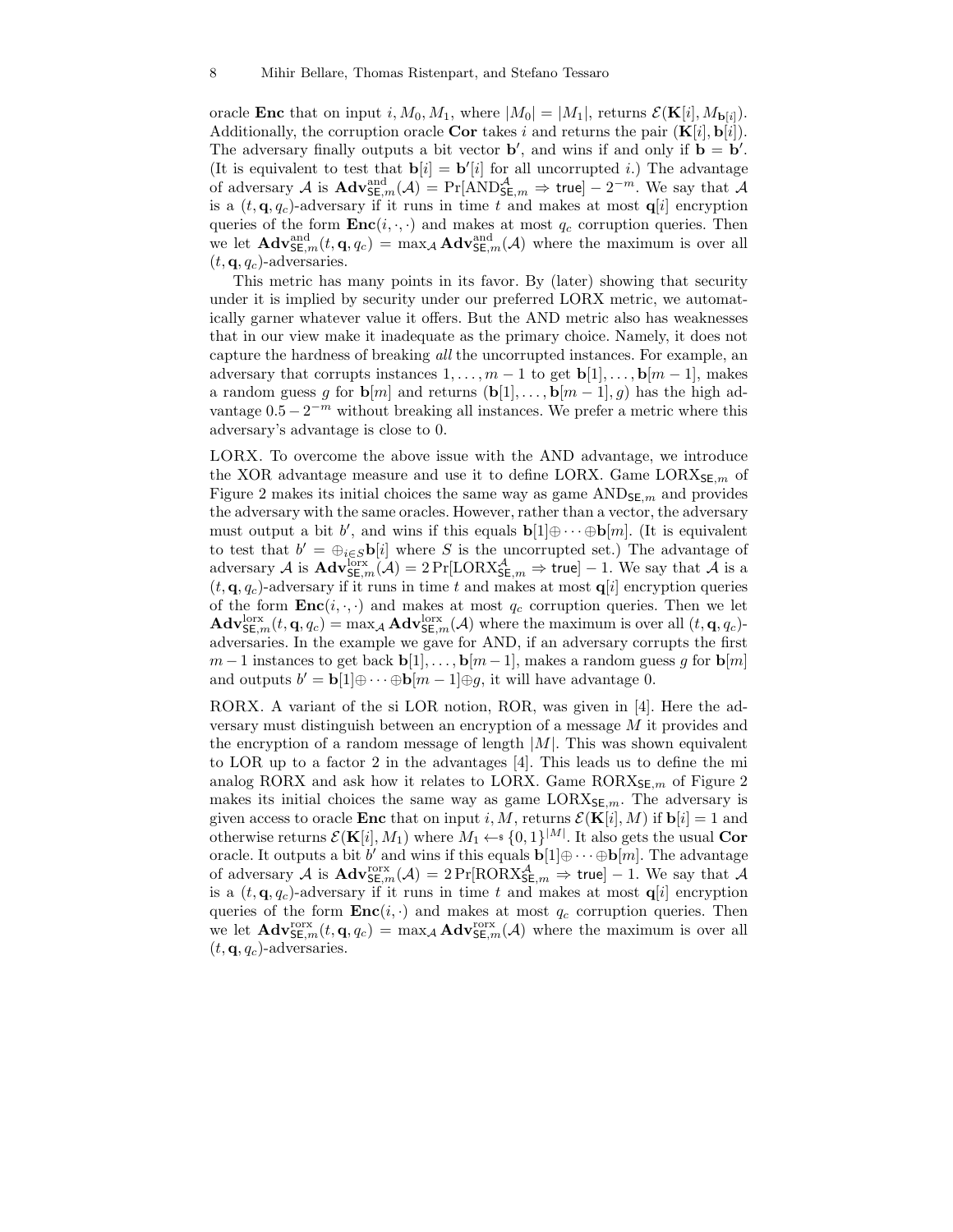Discussion. The multi-user security goal from [3] gives rise to a version of the above games without corruptions and where all instances share the same challenge bit b, which the adversary tries to guess. But this does *not* measure mi security, since recovering a single key suffices to learn b.

The above approach extends naturally to providing a mi counterpart to any security definition based on a decisional game, where the adversary needs to guess a bit b. For example we may similarly create mi metrics of CCA security.

Why does the model include corruptions? The following example may help illustrate. Suppose SE is entirely insecure when the key has first bit 0 and highly secure otherwise. (From the si perspective, it is insecure.) In the LORX game, an adversary will be able to figure out around half the challenge bits. If we disallow corruptions, it would still have very low advantage. From the application point of view, this seems to send the wrong message. We want LORX-security to mean that the probability of "large scale" damage is low. But breaking half the instances is pretty large scale. Allowing corruptions removes this defect because the adversary could corrupt the instances it could not break and then, having corrupted only around half the instances, get a very high advantage, breaking LORX-security. In this way, we may conceptually keep the focus on an adversary goal of breaking *all* instances, yet cover the case of breaking some threshold number via the corruption capability.

An alternative way to address the above issue without corruptions is to define threshold metrics where the adversary wins by outputting a dynamically chosen set  $S$  and predicting the xor of the challenge bits for the indexes in  $S$ . This, again, has much going for it as a metric. But LORX with corruptions, as we define it, will imply security under this metric.

LORX implies UKU. In the si setting, it is easy to see that LOR security implies KU security. The LOR adversary simply runs the KU adversary. When the latter makes oracle query  $M$ , the LOR adversary queries its own oracle with M, M and returns the outcome to the KU adversary. When the latter returns a key K′ , the LOR adversary submits a last oracle query consisting of a pair  $M_0, M_1$  of random messages to get back a challenge ciphertext C, returning 1 if  $\mathcal{D}(K', C) = M_1$  and 0 otherwise. A similar but slightly more involved proof shows that ROR implies KU.

It is important to establish analogs of these basic results in the mi setting, for they function as "tests" for the validity of our mi notions. The following shows that LORX security implies UKU. Interestingly, it is not as simple to establish in the mi case as in the si case. Also, as we will see later, the proof that RORX implies UKU is not only even more involved but incurs a factor  $2<sup>m</sup>$  loss, making LORX a better choice as the metric to target in designs.

**Theorem 1.** [LORX  $\Rightarrow$  UKU] *Let*  $SE = (K, \mathcal{E}, \mathcal{D})$  *be a symmetric encryption scheme with message space* M, and let  $\ell$  be such that  $\{0,1\}^{\ell} \subseteq M$ . Then, for *all*  $t$ *,*  $q_c$ *<i>, and*  $\mathbf{q}$ *, and for all*  $k \geq 1$ *,* 

$$
\mathbf{Adv}^{\mathrm{uku}}_{\mathsf{SE},m}(t,\mathbf{q},q_c) \leq \mathbf{Adv}^{\mathrm{lorx}}_{\mathsf{SE},m}(t',\mathbf{q}',q_c) + m \cdot \left(\frac{1}{2^{\ell}-1}\right)^k,
$$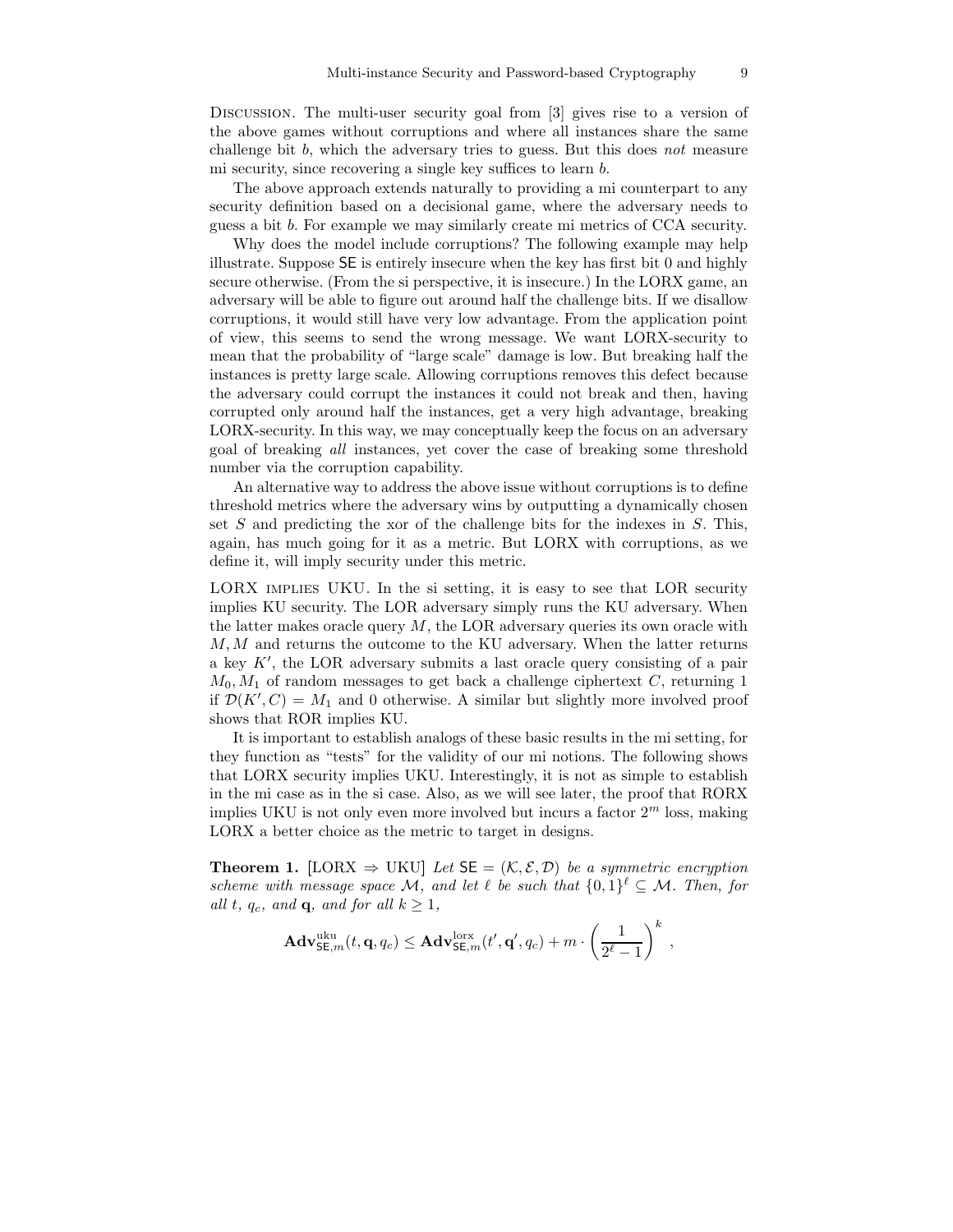where  $t' = t + O(m \cdot k)$ , and  $\mathbf{q}'[i] = \mathbf{q}[i] + k$  for all  $i = 1, \ldots, m$ .

The proof is given in [6]. Here, let us stress Theorem 1 surfaces yet another subtlety of the mi setting. At first, it would seem that proving the case  $k = 1$ of the theorem is sufficient (this is what usually done in the si case). However, it is crucial to remark that  $\mathbf{Adv}_{\mathsf{SE},m}^{\text{lorx}}(t', \mathbf{q}', q_c)$  may be *very* small. For example, it is not unreasonable to expect  $2^{-128 \cdot m}$  if SE is secure in the single-instance setting. Yet, assume that  $\mathcal E$  encrypts 128-bit messages, then we are only able to set  $\ell = 128$ , in turn making  $m/(2^{\ell}-1) \approx m \cdot 2^{-128}$  by far the leading term on the right-hand side. The parameter  $k$  hence opens the door to fine tuning of the additive extra term at the cost of an additive complexity loss in the reduction. Also note that the reduction in the proof of Theorem 1 is not immediate, as an adversary guessing all the keys in the UKU game with probability  $\epsilon$  only yields an adversary recovering all the bits  $\mathbf{b}[1], \ldots, \mathbf{b}[m]$  in the LORX game with probability  $\epsilon$ . Just outputting the xor of these bits is not sufficient, as we have to boost the success probability to  $\frac{1+\epsilon}{2}$  in order to obtain the desired relation between the two advantage measures.

In analogy to the si setting, UKU does not imply LORX. Just take a scheme  $\mathsf{SE} = (\mathcal{K}, \mathcal{E}, \mathcal{D})$  encrypting *n*-bit messages which is UKU-secure, and modify it into a scheme  $\mathsf{SE}' = (\mathcal{K}', \mathcal{E}', \mathcal{D}')$  where  $\mathcal{K} = \mathcal{K}'$  and  $\mathcal{E}'(K, M) = \mathcal{E}'(K, M) || M[0],$ with  $M[0]$  being the first bit of M. Clearly,  $SE'$  is still UKU-secure but not LORX-secure

As indicated above, a proof that RORX implies UKU is much more involved and incurs a factor  $2^m$  loss. Roughly speaking, this is because in the si case, in the reduction needed to prove that ROR implies KU, the ROR adversary can only simulate the execution of the KU adversary correctly in the case where the bit is 1, i.e., the encryption oracle returns the actual encryption of a message. This results in a factor two loss in terms of advantage. Upon translating this technique to the mi case, the factor 2 becomes  $2^m$ , as *all* bits need to be 1 for the UKU adversary to output the right keys with some guaranteed probability. However, we will not follow this route for the proof of this result. Instead, we can obtain the same result by combining Theorem 2 and Theorem 1.

LORX versus RORX. In the si setting, LOR and ROR are the same up to a factor 2 in the advantage [4]. The LOR implies ROR implication is trivial and ROR implies LOR is a simple hybrid argument. We now discuss the relation between the mi counterparts, namely RORX and LORX, which is both more complex and more challenging to establish.

**Theorem 2.** [RORX  $\Rightarrow$  LORX] *Let*  $SE = (K, \mathcal{E}, \mathcal{D})$  *be a symmetric encryption* scheme. For all m,  $t, q_c > 0$ , and all vectors **q** we have  $\mathbf{Adv}_{\mathsf{SE},m}^{\text{box}}(t, \mathbf{q}, q_c) \leq$  $2^m \cdot \mathbf{Adv}_{\mathsf{SE},m}^{\text{rors}}(t', \mathbf{q}, q_c)$ , where  $t' = t + \mathcal{O}(1)$ .

As discussed in Section 1, the multiplicative factor  $2<sup>m</sup>$  is often of no harm because advantages are already exponentially small in  $m$ . The factor is natural, being the mi analogue of the factor 2 appearing in the traditional si proof, and examples can be given showing that the bound is tight. The proof of the above is in [6].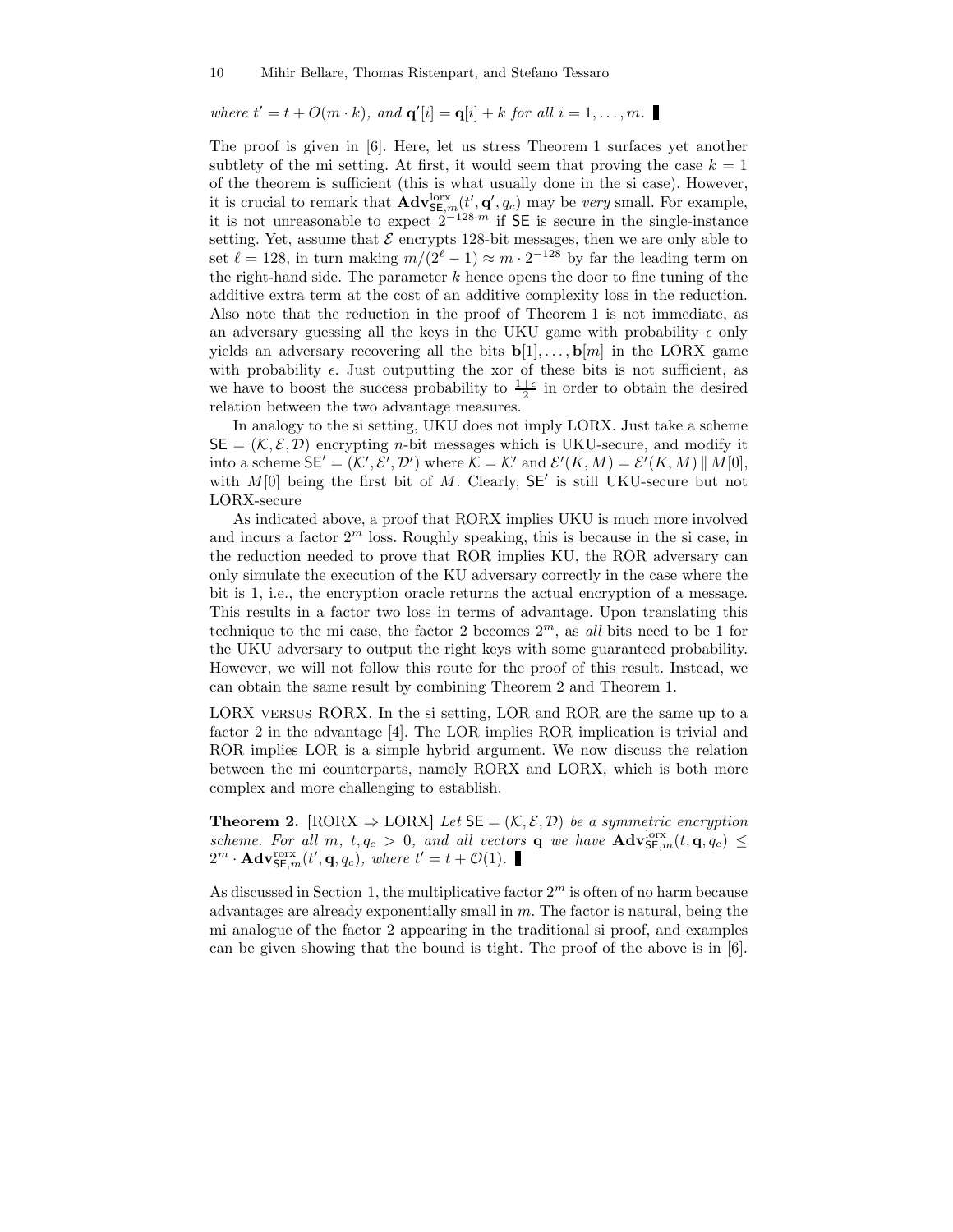The difficulty is adapting the hybrid argument technique to the mi setting. We omit the much simpler proof of the converse:

**Theorem 3.** [LORX  $\Rightarrow$  RORX] *Let*  $SE = (K, \mathcal{E}, \mathcal{D})$  *be a symmetric encryption* scheme. For all m,  $t, q_c > 0$ , and all vectors **q** we have  $\mathbf{Adv}_{\mathsf{SE},m}^{\text{orx}}(t, \mathbf{q}, q_c) \leq$  $\mathbf{Adv}_{\mathsf{SE},m}^{\text{lorx}}(t', \mathbf{q}, q_c)$ , where  $t' = t + \mathcal{O}(1)$ .

LORX implies AND. Intuitively, one might expect AND security to be a *stronger* requirement than LORX security, as the former seems easier to break than the latter. However we show that under a fairly minimal requirement, LORX implies AND. This brings another argument in support of LORX: Even if an application requires AND security, it turns out that proving LORX security is generally sufficient. The following theorem is to be interpreted as follows: In general, if we only know that  $\mathbf{Adv}_{\mathsf{SE},m}^{\text{lorx}}(t, \mathbf{q}, q_c)$  is small, we do not know how to prove  $\mathbf{Adv}_{\mathsf{SE},m}^{\text{and}}(t', \mathbf{q}, q_c)$  is also small (for  $t' \approx t$ ), or whether this is true at all. As we sketched above, the reason is that we do not know how to use an adversary A for which the AND<sub>SE,m</sub> advantage is large to construct an adversary for which the LORX $_{\mathsf{SE},m}$  advantage is large. Still, one would expect that such an adversary *might* more easily yield one for which the  $LORX_{\mathsf{SE},k}$  advantage is sufficiently large, for *some*  $k \leq m$ . The following theorem uses a probabilistic lemma due to Unger [35] to confirm this intuition.

**Theorem 4.** Let  $SE = (K, \mathcal{E}, \mathcal{D})$  be a symmetric encryption scheme. Further, *let* m, t, q, and  $q_c$  *be given, and assume that there exist*  $C, \epsilon$ *, and*  $\gamma$  *such that for all*  $1 \leq i \leq m$ *,* 

$$
\max_{S \subseteq \{1,\ldots,m\},|S|=i} \mathbf{Adv}_{\mathsf{SE},i}^{\text{lorx}}(t_S^*, \mathbf{q}[S], q_c) \leq C \cdot \epsilon^i + \gamma ,
$$

*where*  $q[S]$  *is the projection of*  $q$  *on the components in*  $S$ *, and*  $t_S^* = t + \mathcal{O}(t_{\mathcal{E}}$  *·*  $\sum_{i \notin S} \mathbf{q}[i]$ , with  $t_{\mathcal{E}}$  denoting the running time needed for one encryption with  $\mathcal{E}$ . *Then,*  $\mathbf{Adv}_{\mathsf{SE},m}^{\text{and}}(t, \mathbf{q}, q_c) \leq \gamma + C \cdot \prod_{i=1}^{m} (1 + \epsilon_i)/2.$ 

We are not able to prove that the converse (AND implies LORX) is true in general, but in the absence of corruptions one can upper bound  $\mathbf{Adv}_{\mathsf{SE},m}^{\text{box}}(t, \mathbf{q},0)$ in terms of  $\mathbf{Adv}_{\mathsf{SE},m'}^{\text{and}}(t',\mathbf{q}',0)$  for  $m' \approx 2m$  and  $t'$  and  $\mathbf{q}'$  being much larger than  $t$ , q. The proof, which we omit, follows the lines of the proof of the XOR Lemma from the Direct Product Theorem given by [18], and relies on the Goldreich-Levin theorem [17]. As the loss in concrete security in this reduction is very large, and it only holds in the corruption-free case, we find this an additional argument to support the usage of the LORX metric.

#### 3 Password-based Encryption via KDFs

We now turn to our main motivating application, that of password based encryption (PBE) as specified in PKCS#5 [32]. The schemes specified there combine a conventional mode of operation (e.g., CBC mode) with a password-based key derivation function (KDF). We start with formalizing the latter.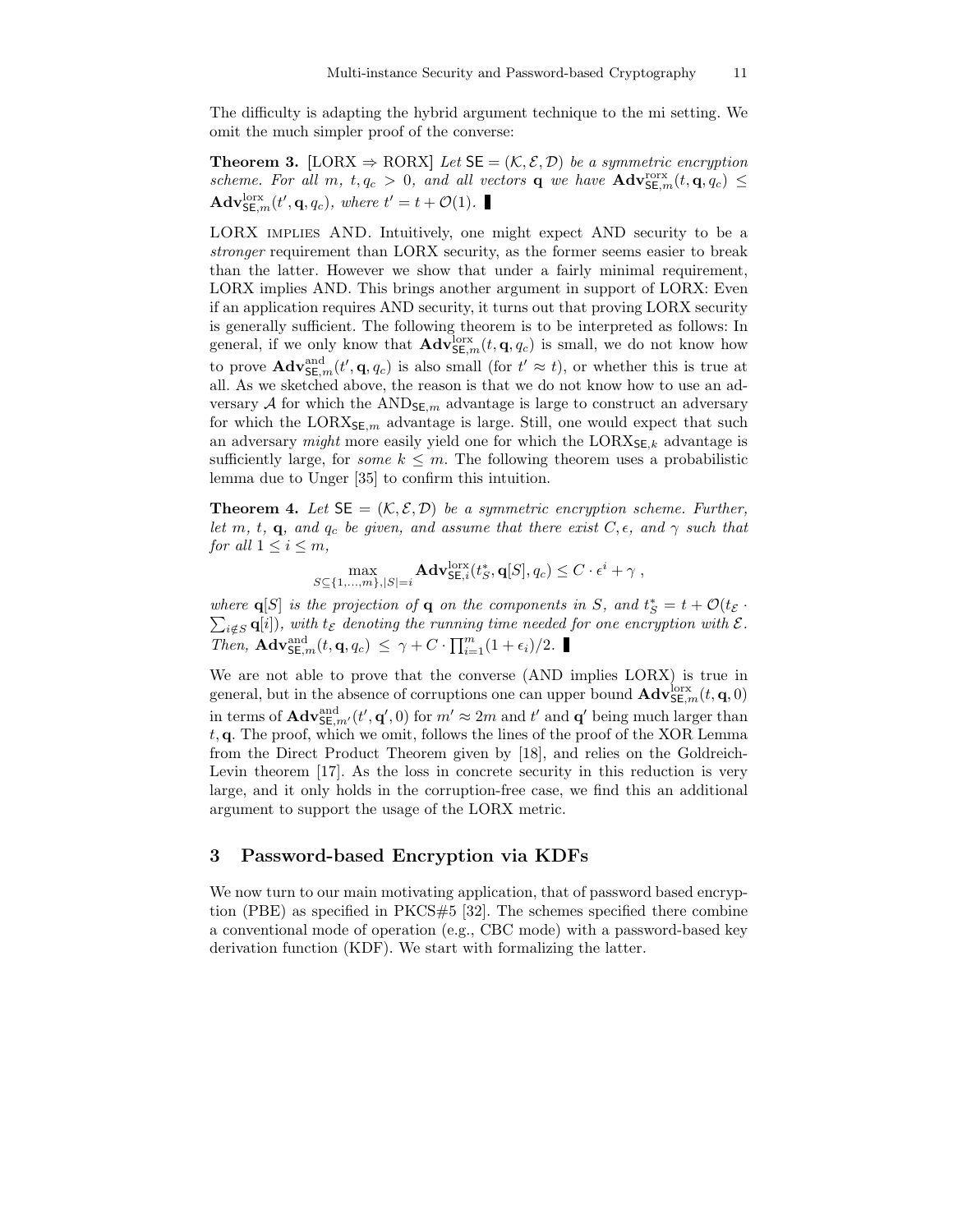PASSWORD-BASED KDFS. Formally, a  $(k, s, c)$ -KDF is a deterministic map KD :  $\{0,1\}^* \times \{0,1\}^s \to \{0,1\}^k$  that may make use of an underlying ideal primitive. Here c is the iteration count, which specifies the multiplicative increase in work that should slow down brute force attacks.

PKCS#5 describes two KDFs [32]. We treat the first in detail and discuss the second in [6]. Let  $KD1^H(pw, sa) = H^c(pw \parallel sa)$  where  $H^c$  is the function that composes  $H$  with itself  $c$  times. To generalize beyond concatenation, we can define a function  $\mathsf{Encode}(pw, sa)$  that describes how to encode its inputs onto  $\{0,1\}^*$  with efficiently computable inverse  $\mathsf{Decode}(W)$ .

PBE schemes. A PBE scheme is just a symmetric encryption scheme where we view the keys as passwords and key generation as a password sampling algorithm. To highlight when we are thinking of key generation as password sampling we will use P to denote key generation (instead of K). We will also write pw for a key that we think of as a password. Let KD be a  $(k, s, c)$ -KDF and let  $SE = (K, \mathcal{E}, \mathcal{D})$  be an encryption scheme with  $K$  outputting uniformly selected k-bit keys. Then we define the PBE scheme  $\mathcal{SE}[\mathsf{KD}, \mathsf{SE}] = (\mathcal{P}, \overline{\mathcal{E}}, \overline{\mathcal{D}})$  as follows. Encryption  $\overline{\mathcal{E}}(pw, M)$ is done via  $sa \leftarrow \{0,1\}^s$ ;  $K \leftarrow \mathsf{KD}(pw, sa)$ ;  $C \leftarrow s\mathcal{E}(K, M)$ , returning  $(sa, C)$  as the ciphertext. Decryption recomputes the key  $K$  by reapplying the KDF and then applies  $D$ . If the KDF is KD1 and the encryption scheme is CBC mode, then one obtains the first PBE scheme from PKCS#5 [32].

Password guessing. We aim to show that security of the above constructions holds up to the amount of work required to brute-force the passwords output by  $P$ . This begs the question of how we measure the strength of a password sampler. We will formalize the hardness of guessing passwords output by some sampler  $P$  via an adaptive guessing game: It challenges an adversary with guessing passwords adaptively in a setting where the attacker may, also, adaptively learn some passwords via a corruption oracle. Concretely, let  $GUESS_{\mathcal{P},m}$  be the game defined in Figure 3. A  $(q_t, q_c)$ -guessing adversary is one that makes at most  $q_t$  queries to **Test** and  $q_c$  queries to **Cor**. An adversary  $\mathcal{B}$ 's guessing advantage is  $\mathbf{Adv}_{\mathcal{P},m}^{\text{guess}}(\mathcal{B}) = \Pr \left[ \text{GUESS}_{\mathcal{P},m}^{\mathcal{B}} \Rightarrow \text{true} \right]$ . We assume without loss of generality that A does not make any *pointless queries*: (1) repeated queries to Cor on the same value; (2) a query  $Test(i, \cdot)$  following a query of  $Cor(i)$ ; and (3) a query  $Cor(i)$  after a query  $Test(i, pw)$  that returned true. We also define a variant of the above guessing game that includes salts and allows an attacker to test password-salt pairs against all  $m$  instances simultaneously. This will be useful as an intermediate step when reducing to guessing advantage. The game saGUESS $_{\mathcal{P},m,\rho}$  is shown in Figure 3 and we define advantage via  $\mathbf{Adv}_{\mathcal{P},m}^{\mathrm{sa-guess}}(\mathcal{B}) = \Pr\big[\, \mathrm{saGUESS}_{\mathcal{P},m}^{\mathcal{B}} \Rightarrow \mathsf{true} \, \big].\ \mathrm{An\; easy\; argument\; proves\; the\; fol-}$ lowing lemma.

**Lemma 5.** Let  $m, \rho > 0$ , let P be a password sampler and let A be an  $(q_t, q_c)$  $guessing$   $GUESS_{\mathcal{P},m}$  *adversary. Then there is a*  $(q_t, q_c)$ -guessing sa $GUESS_{\mathcal{P},m,\rho}$  $\Delta d\nu$ ersary  $\mathcal B$  *such that*  $\mathbf{Adv}_{\mathcal{P},m,\rho}^{\text{sa-guess}}(\mathcal A) \leq \mathbf{Adv}_{\mathcal{P},m}^{\text{guess}}(\mathcal B) + m^2\rho^2/2^s$ .  $\Box$ 

Samplers with high min-entropy. Even though the guessing advantage precisely quantifies strength of password samplers, good upper bounds in terms of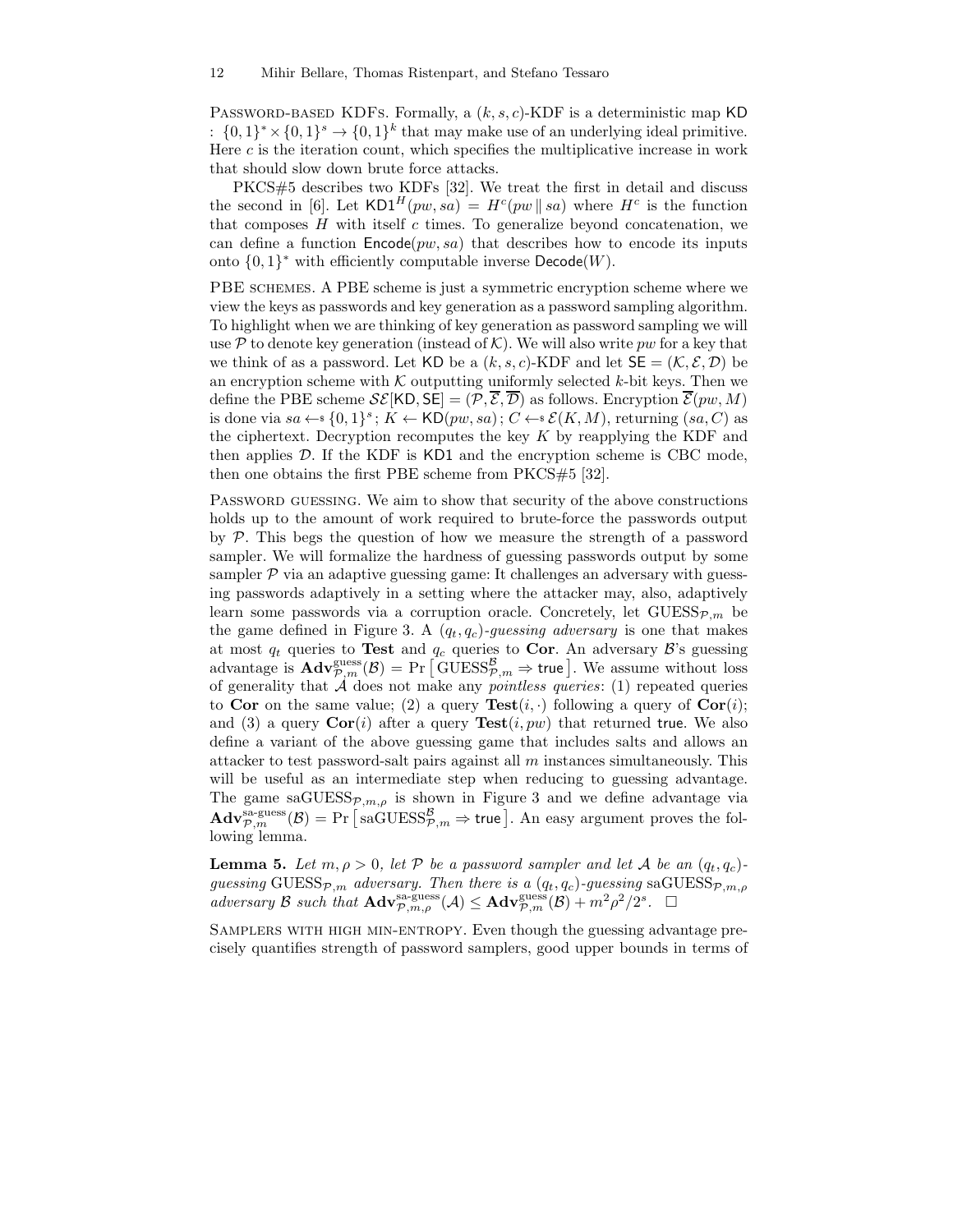| main GUESS $_{\mathcal{P},m}$                                                 | proc. Test $(i, pw)$                                     | proc. $Cor(i)$               |
|-------------------------------------------------------------------------------|----------------------------------------------------------|------------------------------|
| $\mathbf{pw}[1], \ldots, \mathbf{pw}[m] \leftarrow \mathcal{P}$               | If $(pw = pw[i])$ then Ret true                          | $\text{Ret } \mathbf{pw}[i]$ |
| $\mathbf{p}\mathbf{w}' \leftarrow \$ \mathcal{B}^\mathbf{Test}, \mathbf{Cor}$ | Ret 1                                                    |                              |
| Ret $\bigwedge_{i=1}^m (\mathbf{pw}'[i] = \mathbf{pw}[i])$                    |                                                          |                              |
| main saGUESS $_{\mathcal{P},m,\rho}$                                          | proc. Test $(pw, sa)$                                    | proc. $Cor(i)$               |
| $\mathbf{pw}[1], \ldots, \mathbf{pw}[m] \leftarrow \mathcal{P}$               | For $i = 1$ to m do                                      | $\text{Ret } \mathbf{pw}[i]$ |
| For $i = 1$ to m do                                                           | For $j = 1$ to $\rho$ do                                 |                              |
| For $i = 1$ to $\rho$ do                                                      | If $(pw, sa) = (\mathbf{pw}[i], \mathbf{sa}[i, j])$ then |                              |
| $\mathbf{sa}[i,j] \leftarrow \{0,1\}^s$                                       | Ret $(i, j)$                                             |                              |
| $pw' \leftarrow \$\mathcal{B}^{Test,Cor}(sa)$                                 | $\rm Ret\;(\perp,\perp)$                                 |                              |
| Ret $\bigwedge_{i=1}^m (\mathbf{pw}'[i] = \mathbf{pw}[i])$                    |                                                          |                              |

Fig. 3. An adaptive password-guessing game.

the adversary's complexity and of some simpler relevant parameters of a password sampler are desirable. One interesting case is samplers with high minentropy. Formally, we say that  $P$  has min-entropy  $\mu$  if for all  $pw'$  it holds that  $Pr[pw = pw'] \leq 2^{-\mu}$  over the coins used in choosing  $pw \leftrightarrow \mathcal{P}$ .

**Theorem 6.** Fix  $m \geq q_c \geq 0$  and a password sampler  $P$  with min-entropy  $\mu$ *. Let*  $\beta$  *be a*  $(q_t, q_c)$ *-adversary for* GUESS $_{\mathcal{P},m}$  *making*  $q_i$  *queries of the form* **Test**(*i*, ·) *with*  $q_t = q_1 + \cdots + q_m$ . Let  $\delta = q_t/(m2^{\mu})$  and let  $\gamma = (m - q_c)/m$ . *Then*  $\mathbf{Adv}_{\mathcal{P},m}^{\text{guess}}(\mathcal{B}) \leq e^{-m\Delta(\gamma,\delta)}$  *where*  $\Delta(\gamma,\delta) = \gamma \ln(\frac{\gamma}{\delta}) + (1-\gamma) \ln(\frac{1-\gamma}{1-\delta})$ .  $\Box$ 

Using  $\Delta(\gamma,\delta) \geq 2(\gamma-\delta)^2$ , we see that to win the guessing game for  $q_c$  corruptions,  $q_t \approx (m-q_c) \cdot 2^{\mu}$  Test queries are necessary, and the brute-force attack is optimal. Note that the above bound is the best we expect to prove: Indeed, assume for a moment that we restrict ourselves to adversaries that want to recover a subset of  $m - q_c$  passwords, without corruptions, and make  $q_t/m$  queries  $\text{Test}(i, \cdot)$ , for each i, which are independent from queries  $Test(j, \cdot)$  for other  $j \neq i$ . Then, each individual password is found, independently, with probability at most  $q_t/(m \cdot 2^{\mu})$ , and if one applies the Chernoff bound, the probability that a subset of size  $m-q_c$ of the passwords are retrieved is upper bounded by  $e^{-m\Delta(\gamma,\delta)}$ . In our case, we have additional challenges: Foremost, queries for each i are not independent. Also, the number of queries may not be the same for each index  $i$ . And finally, we allow for corruption queries.

The full proof of Theorem 6 is given in [6]. At a high level, it begins by showing how to move to a simpler setting in which the adversary wins by recovering a subset of the passwords without the aid of a corrupt oracle. The resulting setting is an example of a threshold direct product game. This allows us to apply a *generalized* Chernoff bound due to Panconesi and Srinivasan [31] (see also [20]) that reduces threshold direct product games to (non-threshold) direct product games. Finally, we apply an amplification lemma due to Maurer, Pietrzak, and Renner [25] that yields a direct product theorem for the password guessing game. Let us also note that using the same technique, the better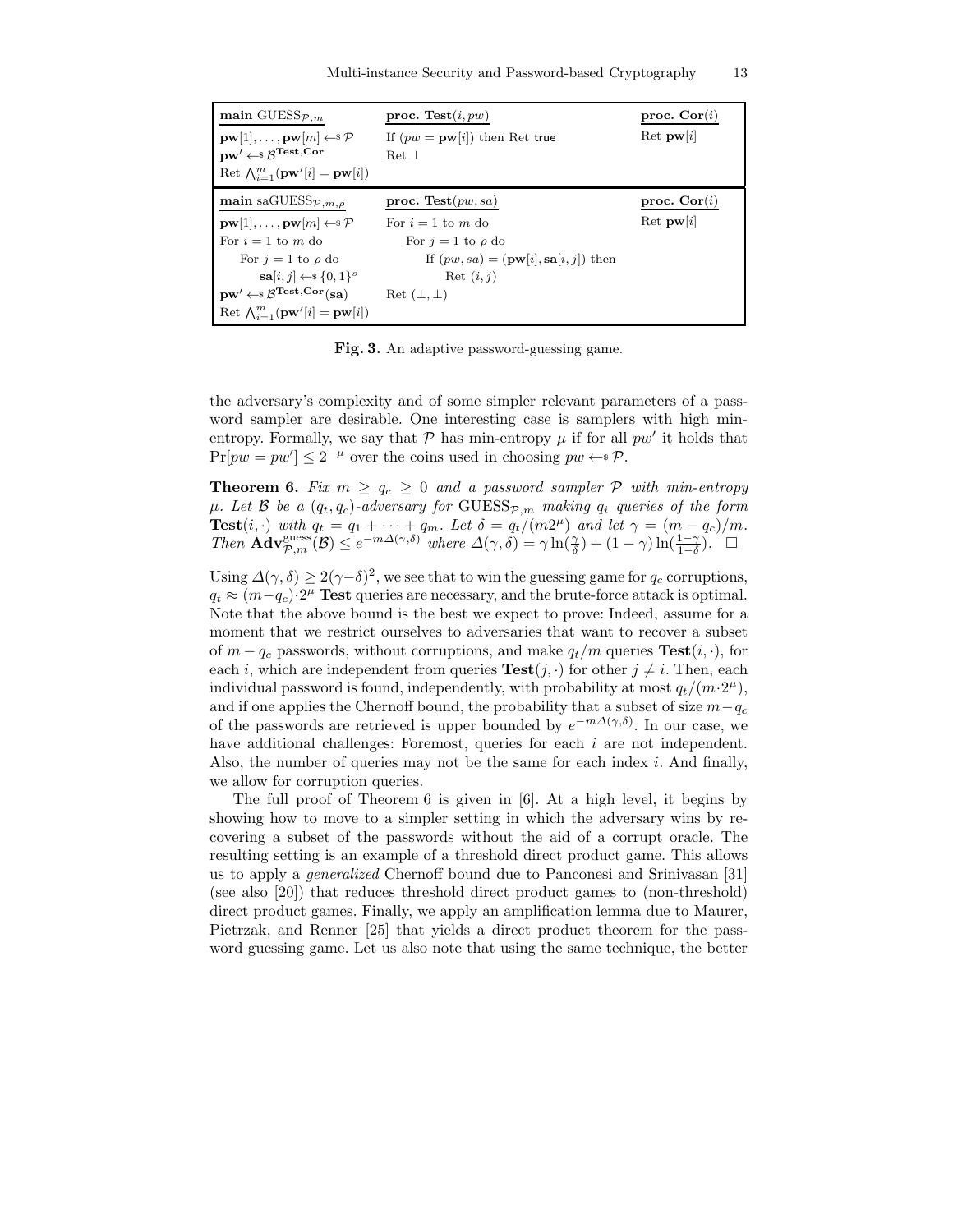bound  $\mathbf{Adv}_{\mathcal{P},m}^{\text{guess}}(\mathcal{B}) \leq (q_t/m2^{\mu})^m$  can be proven for the special case of  $(q_t, 0)$ adversaries.

CORRELATED PASSWORDS. By taking independent samples from  $P$  we have captured only the setting of independent passwords. In practice, of course, passwords may be correlated across users or, at least, user accounts. Our results extend to the setting of jointly selecting a vector of  $m$  passwords, except of course the analysis of the guessing advantage (whose proof fundamentally relies upon independence). This last only limits our ability to measure, in terms of simpler metrics like min-entropy, the difficulty of a guessing game against correlated passwords. This does not decrease the security proven, as the simulation-based paradigm we introduce below allows one to reduce to the full difficulty of the guessing game.

Simulation-based Security for KDFs.We define an ideal-functionality style notion of security for KDFs. Figure 4 depicts two games. A message sampler  $\mathcal M$  is an algorithm that takes input a number r and outputs a pair of vectors  $(pw, sa)$ each having r elements and with  $|\mathbf{sa}[i]| = s$  for  $1 \le i \le r$ . A simulator S is a randomized, stateful procedure. It expects oracle access to a procedure Test to which it can query a message. Game  $\text{Real}_{\mathsf{KD,M},r}$  gives a distinguisher  $\mathcal D$  the messages and associated derived keys. Also,  $D$  can adaptively query the ideal primitive H underlying KD. Game Ideal<sub>S, $M,r$ </sub> gives D the messages and keys chosen uniformly at random. Now  $D$  can adaptively query a primitive oracle implemented by a simulator  $S$  that, itself, has access to a **Test** oracle. Then we define KDF advantage by

$$
\mathbf{Adv}_{\mathsf{KD},\mathcal{M},r}^{\text{kdf}}(\mathcal{D},S) = \Pr\left[\text{Real}_{\mathsf{KD},\mathcal{M},r}^{\mathcal{D}} \Rightarrow 1\right] - \Pr\left[\text{Ideal}_{S,\mathcal{M},r}^{\mathcal{D}} \Rightarrow 1\right].
$$

To be useful, we will require proving that there exists a simulator S such that for any  $\mathcal{D}, \mathcal{M}$  pair the KDF advantage is "small".

This notion is equivalent to applying the indifferentiability framework [26] to a particular ideal KDF functionality. That functionality chooses messages according to an algorithm  $\mathcal M$  and outputs on its honest interface the messages and uniform keys associated to them. On the adversarial interface is the test routine which allows the simulator to learn keys associated to messages. This raises the question of why not just use indifferentiability from a RO as our target security notion. The reasons are two-fold. First, it is not clear that  $H<sup>c</sup>$ is indifferentiable from a random oracle. Second, even if it were, a proof would seem to require a simulator that makes at least the same number of queries to the RO as it receives from the distinguisher. This rules out showing security amplification due to the iteration count c. Our approach solves both issues, since we will show KDF security for simulators that make one call to **Test** for every  $c$ made to it. For example, our simulator for KD1 will only query Test if a chain of  $c$  hashes leads to the being-queried point  $X$  and this chain is not a continuation of some longer chain. We formally capture this property of simulators next.

c-AMPLIFYING SIMULATORS. Let  $\tau = (X_1, Y_1), \ldots, (X_q, Y_q)$  be a (possibly partial) transcript of **Prim** queries and responses. We restrict attention to  $(k, s, c)$ -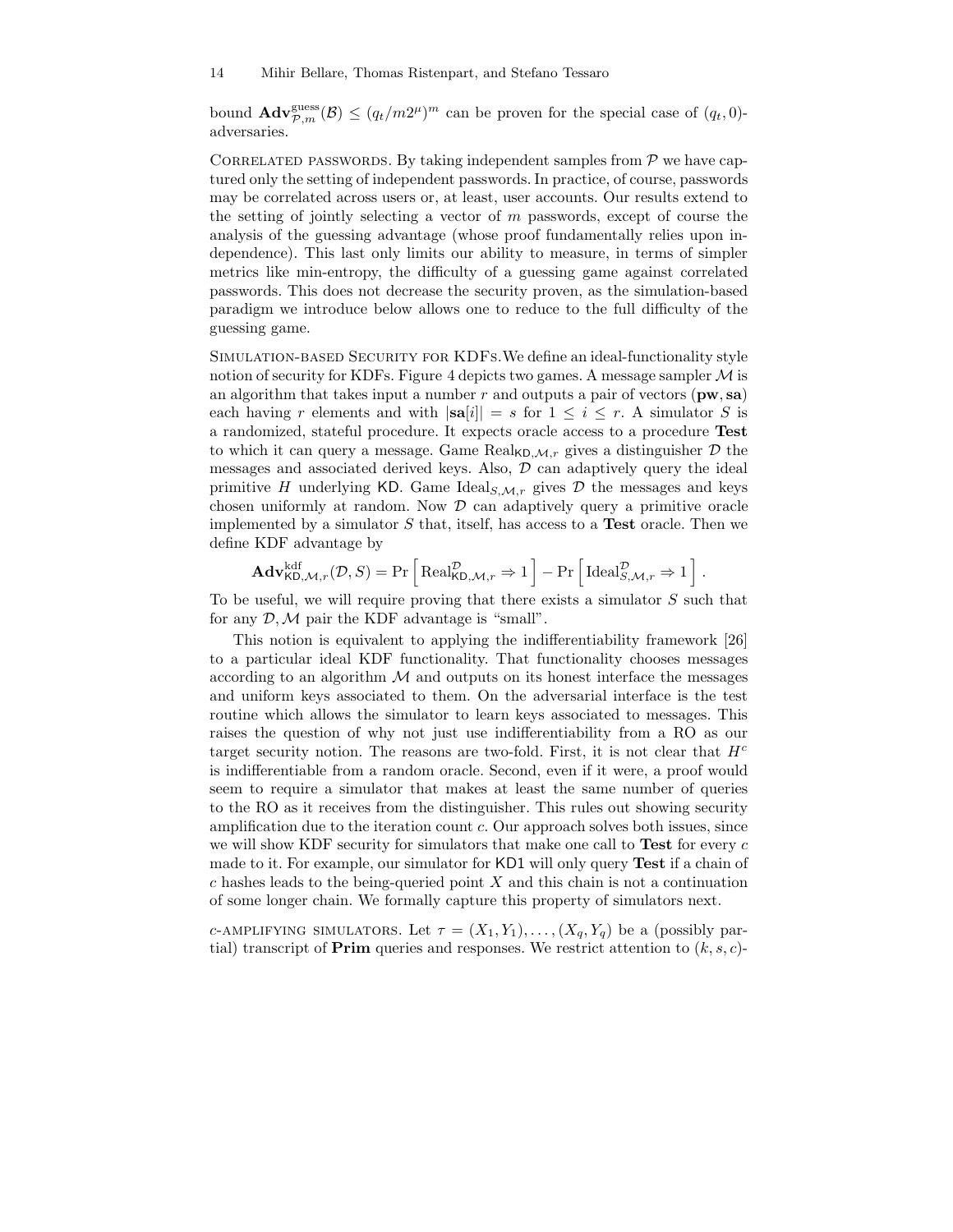| main $\text{Real}_{\mathsf{KD},\mathcal{M},r}$                                  | main Ideal <sub>S,<math>M,r</math></sub>                                                    | sub. Test $(pw, sa)$                             |
|---------------------------------------------------------------------------------|---------------------------------------------------------------------------------------------|--------------------------------------------------|
| $(\mathbf{pw}, \mathbf{sa}) \leftarrow \mathcal{M}(r)$                          | $(\mathbf{pw}, \mathbf{sa}) \leftarrow^* \mathcal{M}(r)$                                    | For $i=1$ to r do                                |
| For $i=1$ to r do                                                               | For $i=1$ to r do                                                                           | If $(\mathbf{pw}[i], \mathbf{sa}[i]) = (pw, sa)$ |
| $\mathbf{K}[i] \leftarrow \s \mathsf{KD}^H(\mathbf{pw}[i], \mathbf{sa}[i])$     | $\mathbf{K}[i] \leftarrow \{0,1\}^k$                                                        | then Ret $\mathbf{K}[i, j]$                      |
| $b' \leftarrow \mathcal{D}^{\text{Prim}}(\mathbf{pw}, \mathbf{sa}, \mathbf{K})$ | $b' \leftarrow \mathcal{D}^{\text{Prim}}(\mathbf{pw}, \mathbf{sa}, \mathbf{K})$ Ret $\perp$ |                                                  |
| $\operatorname{Ret} b'$                                                         | $\operatorname{Ret} b'$                                                                     |                                                  |
| proc. $\text{Prim}(X)$                                                          | proc. $\text{Prim}(X)$                                                                      |                                                  |
| $\text{Ret } H(X)$                                                              | $\mathrm{Ret} S^{\mathrm{Test}}(X)$                                                         |                                                  |

Fig. 4. Games for the simulation-based security notion for KDFs.

KDFs for which we can define a predicate final<sub>KD</sub> $(X_i, \tau)$  which evaluates to true if there exists exactly one sequence of c indices  $j_1 < \cdots < j_c$  such that (1)  $j_c = i$ , (2) there exist unique  $(pw, sa)$  such that evaluating  $\mathsf{KD}^H(pw, sa)$  when H is such that  $Y_j = H(X_j)$  for  $1 \leq j \leq i$  results exactly in the queries  $X_{j_1}, \ldots, X_{j_c}$  in any order where  $X_i$  is the last query, and (3) final<sub>KD</sub> $(X_{j_r}, \tau)$  = false for all  $r < c$ .

Our simulators only query **Test** on queries  $X_i$  for which final<sub>KD</sub> $(X_i, \tau) =$  true; we call such queries KD*-completion queries* and simulators satisfying this are called *c*-amplifying. Note that (3) implies that there are at most  $q/c$  total KDcompletion queries in a q-query transcript.

HASH-DEPENDENT PASSWORDS. We do not allow  $\mathcal M$  access to the random oracle H. This removes from consideration hash-dependent passwords. Our results should extend to cover hash-dependent passwords if one has explicit domain separation between use of H during password selection and during key derivation. Otherwise, an indifferentiability-style approach as we use here will not work due to limitations pointed out in [33]. A full analysis of the hash-dependent password setting would therefore appear to require direct analysis of PBE schemes without taking advantage of the modularity provided by simulation-based approaches.

SECURITY OF KD1. For a message sampler M, let  $\gamma(\mathcal{M}, r) := \Pr[\exists i \neq j :$  $(\mathbf{pw}[i], \mathbf{sa}[i]) = (\mathbf{pw}[j], \mathbf{sa}[j])$  where  $(\mathbf{pw}, \mathbf{sa}) \leftarrow \mathcal{M}(r)$ . We prove the following theorem in [6].

Theorem 7. *Fix* r > 0*. Let* KD1 *be as above. There exists a simulator* S *such that for all adversaries* D *making* q *RO queries, of which* q<sup>c</sup> *are chain completion queries, and all message samplers* M*,*

$$
\mathbf{Adv}_{\mathsf{KD1},\mathcal{M},r}^{\text{kdf}}(\mathcal{D},S) \le 4\,\gamma(\mathcal{P},r) + \frac{2r^2 + 7\,(2q + rc)^2}{2^n}
$$

.

*The simulator* S makes at most  $q_c$  **Test** *queries, and answers each query in time*  $O(c)$ .  $\square$ 

Security of PBE. We are now in a position to analyze the security of password based encryption as used in  $PKCS#5$ . The following theorem, proved in [6], uses the multi-user left-or-right security notion from [3] whose formalization is recalled in [6]: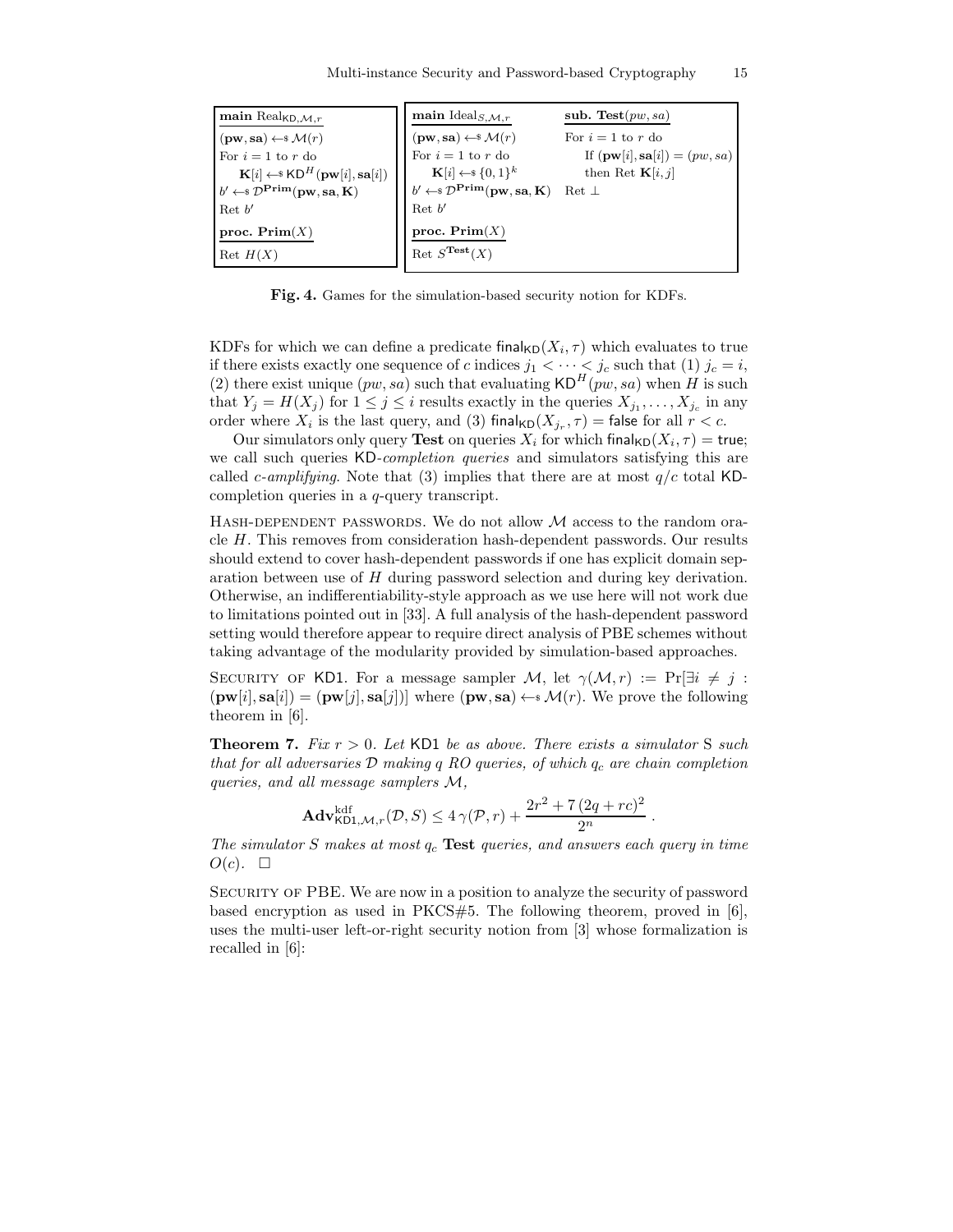**Theorem 8.** Let  $m > 1$ , let  $\mathcal{SE}[\mathsf{KD}, \mathsf{SE}] = (\mathcal{P}, \overline{\mathcal{E}}, \overline{\mathcal{D}})$  be the encryption scheme *built from an*  $(k, s, c)$ *-KDF* KD *and an encryption scheme*  $\mathsf{SE} = (\mathcal{K}, \mathcal{E}, \mathcal{D})$  *with*  $k$ -bit keys. Let A be an adversary making  $\rho$  queries to  $Enc(i, \cdot, \cdot)$  for each  $i \in \{1, \ldots, m\}$  and making at most  $q_c < m$  corruption queries. Let S be a c*-amplifying simulator. Then there exists message sampler* M *and adversaries* D*,* C*, and* B *such that*

 $\mathbf{Adv}_{\mathcal{SE},m}^{\text{lorx}}(\mathcal{A}) \leq m \cdot \mathbf{Adv}_{\mathsf{SE},\rho}^{\text{mul-lor}}(\mathcal{C}) + 2 \cdot \mathbf{Adv}_{\mathcal{P},m,\rho}^{\text{guess}}(\mathcal{B}) + 2 \cdot \mathbf{Adv}_{\mathsf{KD},\mathcal{M},m\rho}^{\text{kdf}}(\mathcal{D},S)$ 

*If* A *makes* q *queries to* H*, then:* D *makes at most* q *queries to its* H *oracle;* B makes at most  $[q/c]$  queries to **Test** and at most  $q_c$  corruption queries; and C makes a single query  $\text{Enc}(i, \cdot, \cdot)$  for each  $1 \leq i \leq \rho$ . Moreover, C's running *time equals*  $t_A + q \cdot t_S$  *plus a small, absolute constant, and where*  $t_A$  *is the running time of*  $A$ *, and*  $t_S$  *is the time needed by*  $S$  *to answer a query. Finally,*  $\gamma(\mathcal{M}, m\rho) \leq m^2 \rho^2/2^s$ .  $\Box$ 

Note that the theorem holds even when SE is only one-time secure (meaning it can be deterministic), which implies that the analysis covers tools such as WinZip (c.f., [22]). In terms of the bound we achieve, Theorem 7 for KD1 shows that an adversary that makes  $\text{Adv}_{\mathsf{KD},\mathcal{P}^*,m\rho}^{\text{kdf}}(\mathcal{D},S)$  large requires  $q \approx 2^{n/2}$  queries to H, provided salts are large. If  $H$  is SHA-256 then this is about  $2^{128}$  work. Likewise, a good choice of  $S\bar{E}$  will ensure that  $\mathbf{Adv}_{SE,\mathcal{K},\rho}^{\text{nu-lor}}(\mathcal{C})$  will be very small. Thus the dominating term ends up the guessing advantage of  $\beta$  against  $\mathcal{P}$ , which measures its ability to guess  $m - q_c$  passwords.

## Acknowledgments

Bellare was supported in part by NSF grants CCF-0915675, CNS-0904380 and CNS-1116800. Ristenpart was supported in part by NSF grant CNS-1065134. Tessaro was supported in part by NSF grants CCF-0915675, CCF-1018064, and DARPA contracts FA8750-11-C-0096, FA8750-11-2-0225.

## References

- 1. M. Abadi and B. Warinschi. Password-based encryption analyzed. In L. Caires, G. F. Italiano, L. Monteiro, C. Palamidessi, and M. Yung, editors, ICALP 2005, volume 3580 of LNCS, pages 664–676. Springer, July 2005.
- 2. O. Baudron, D. Pointcheval, and J. Stern. Extended notions of security for multicast public key cryptosystems. In U. Montanari, J. D. P. Rolim, and E. Welzl, editors, ICALP 2000, volume 1853 of LNCS, pages 499–511. Springer, July 2000.
- 3. M. Bellare, A. Boldyreva, and S. Micali. Public-key encryption in a multi-user setting: Security proofs and improvements. In B. Preneel, editor, EUROCRYPT 2000, volume 1807 of LNCS, pages 259–274. Springer, May 2000.
- 4. M. Bellare, A. Desai, E. Jokipii, and P. Rogaway. A concrete security treatment of symmetric encryption. In 38th FOCS, pages 394–403. IEEE Computer Society Press, Oct. 1997.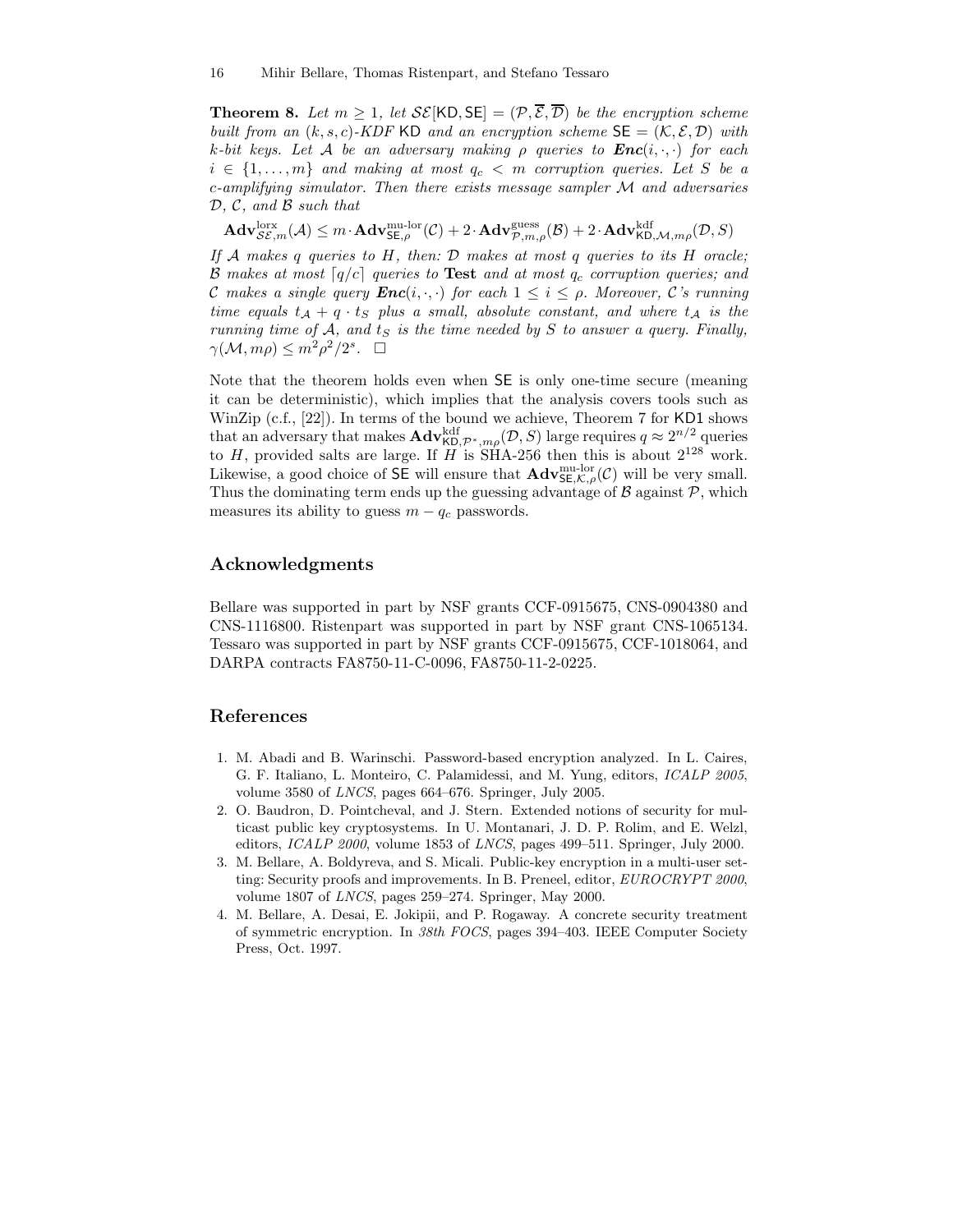- 5. M. Bellare, D. Pointcheval, and P. Rogaway. Authenticated key exchange secure against dictionary attacks. In B. Preneel, editor, EUROCRYPT 2000, volume 1807 of LNCS, pages 139–155. Springer, May 2000.
- 6. M. Bellare, T. Ristenpart, and S. Tessaro. Multi-instance security and its application to password-based cryptography. Cryptology ePrint Archive, Report 2012/196, 2012. http://eprint.iacr.org/.
- 7. M. Bellare and P. Rogaway. Random oracles are practical: A paradigm for designing efficient protocols. In V. Ashby, editor, ACM CCS 93, pages 62–73. ACM Press, Nov. 1993.
- 8. X. Boyen. Halting password puzzles: hard-to-break encryption from humanmemorable keys. In Proceedings of 16th USENIX Security Symposium on USENIX Security Symposium, page 9. USENIX Association, 2007.
- 9. X. Boyen. New paradigms for password security (keynote lecture). In Y. Mu, W. Susilo, and J. Seberry, editors, ACISP 08, volume 5107 of LNCS, pages 1–5. Springer, July 2008.
- 10. R. Canetti, S. Halevi, J. Katz, Y. Lindell, and P. D. MacKenzie. Universally composable password-based key exchange. In R. Cramer, editor, EUROCRYPT 2005, volume 3494 of LNCS, pages 404–421. Springer, May 2005.
- 11. J.-S. Coron, Y. Dodis, C. Malinaud, and P. Puniya. Merkle-Damgård revisited: How to construct a hash function. In V. Shoup, editor, CRYPTO 2005, volume 3621 of LNCS, pages 430–448. Springer, Aug. 2005.
- 12. Y. Dodis, R. Gennaro, J. Håstad, H. Krawczyk, and T. Rabin. Randomness extraction and key derivation using the CBC, cascade and HMAC modes. In M. Franklin, editor,  $CRYPTO$  2004, volume 3152 of LNCS, pages 494–510. Springer, Aug. 2004.
- 13. Y. Dodis, R. Impagliazzo, R. Jaiswal, and V. Kabanets. Security amplification for interactive cryptographic primitives. In O. Reingold, editor, TCC 2009, volume 5444 of LNCS, pages 128–145. Springer, Mar. 2009.
- 14. R. Gennaro and Y. Lindell. A framework for password-based authenticated key exchange. In E. Biham, editor, EUROCRYPT 2003, volume 2656 of LNCS, pages 524–543. Springer, May 2003.
- 15. O. Goldreich. Three XOR-Lemmas An exposition, 1995. Available at: http: //www.wisdom.weizmann.ac.il/.
- 16. O. Goldreich, R. Impagliazzo, L. A. Levin, R. Venkatesan, and D. Zuckerman. Security preserving amplification of hardness. In 31st FOCS, pages 318–326. IEEE Computer Society Press, Oct. 1990.
- 17. O. Goldreich and L. A. Levin. A hard-core predicate for all one-way functions. In 21st ACM STOC, pages 25–32. ACM Press, May 1989.
- 18. O. Goldreich, N. Nisan, and A. Wigderson. On Yao's XOR-lemma. In Studies in Complexity and Cryptography. Miscellanea on the Interplay between Randomness and Computation, volume 6650 of LNCS, pages 273–301. Springer, 2011.
- 19. I. Haitner, D. Harnik, and O. Reingold. On the power of the randomized iterate. In C. Dwork, editor, CRYPTO 2006, volume 4117 of LNCS, pages 22–40. Springer, Aug. 2006.
- 20. R. Impagliazzo and V. Kabanets. Constructive proofs of concentration bounds. In M. J. Serna, R. Shaltiel, K. Jansen, and J. D. P. Rolim, editors, APPROX-RANDOM, volume 6302 of LNCS, pages 617–631. Springer, 2010.
- 21. J. Kelsey, B. Schneier, C. Hall, and D. Wagner. Secure applications of low-entropy keys. In E. Okamoto, G. I. Davida, and M. Mambo, editors, 1st Information Security Workshop (ISW '97), volume 1396 of LNCS, pages 121–134. Springer, Sept. 1998.